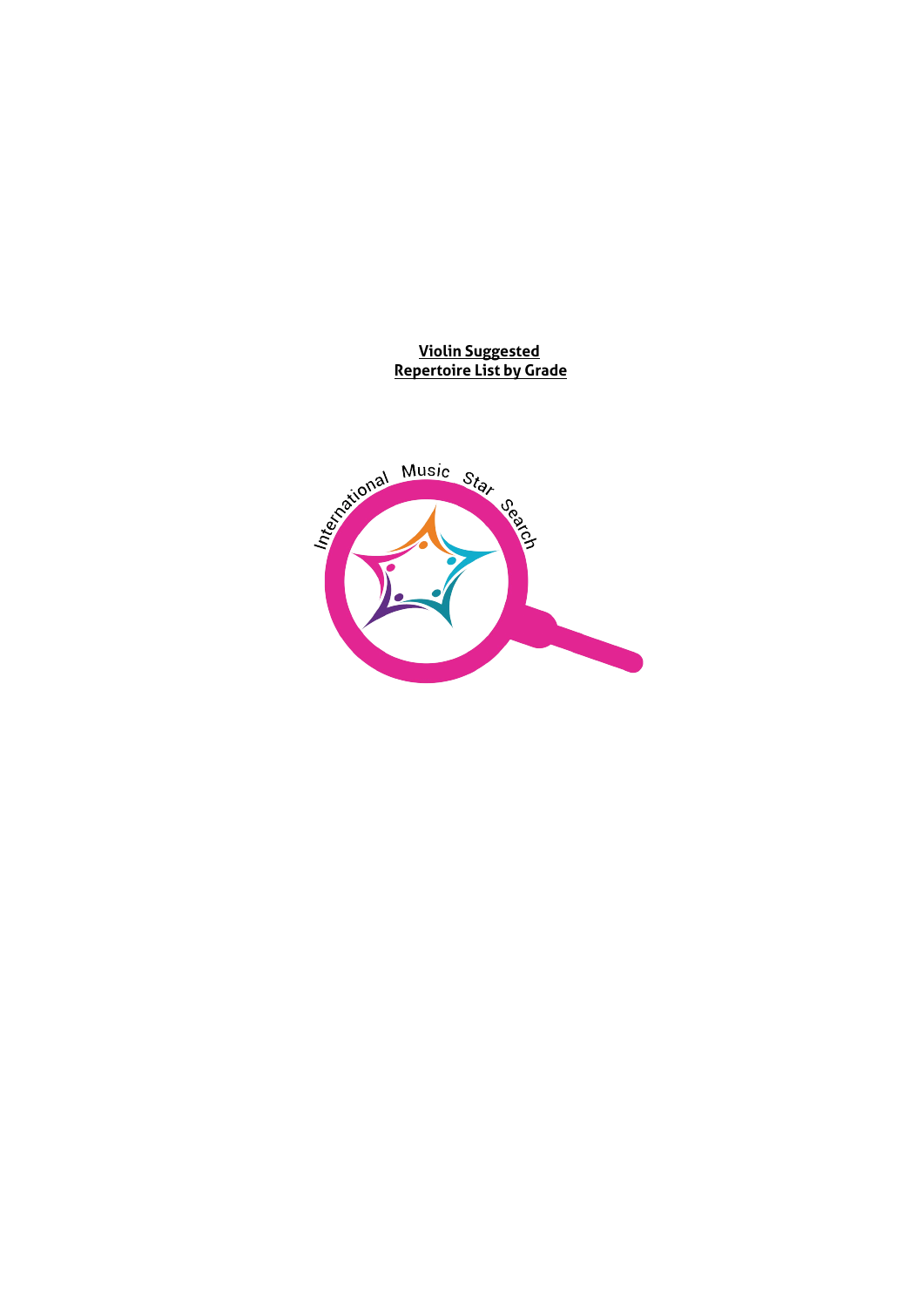#### **GRADE ONE REPERTOIRE.**

**PERFORMANCE (**Three lists required. A, B and C) Memory work is encouraged but is not essential in this examination.

**LIST A (**one selection required)

- 1) Progressive Studies book 1 by Carse (Augener) 1, 2, 3, 7, 10.
- 2) Forty Studies opus 54 by Wohlfahrt (Peters, Schirmer) 1, 2, 3, 5, 6, 7, 10
- 3) Sixty Studies opus 45 book 1 by Wohlfahrt (Allans, UE) 1, 2, 4
- 4) Sixty Studies opus 45 book 2 by Wohlfahrt (Allans, UE) 31
- 5) Violin School by Hermann (Peters, B&H)
- 6, 7, 8, 9, 10 (choose any two as one)
- 6) Own choice*.* (*No approval required*)

**LIST B (**one selection required)

1) Young Violinists Repertoire book 1.( Faber)

No.4 March, No.5 Gavotte, No.6 Andante, No.13 Rigaudon

- 2) Violin Music for Beginners.(Editio Musica,Budapest) Marcia by Sugár, French Troubadur Song by Járdányi
- 3) Violin School volume 2 by Suzuki Chorus, Musette
- d) Twenty Tunes for Beginners by Palmer &Best (Allans, OUP
	- Gavotte, Two Bourrées
	- 5) Own choice (n*o approval required*)

**LIST C (**one selection required).

1) Young Violinists Repertoire book 1.(Faber)

No.9 Pipers Tune, No.14 Waltz, No.15 Mailied. (May Song)

- 2) The Really Easy Violin book (Faber)
	- No.10 Skye, No.13 Troika
- 3) Violin School Volume 1 by Suzuki Allegretto, Andantino
- 4) Young Violinists Repertoire book 1 (Faber) 9, 14, 15
- 5) Solos for Festival and Fun (MB, MMC)
	- Belle Nuit, Meadowlands, Valse from Coppelia
- 6) Own choice (n*o approval required*)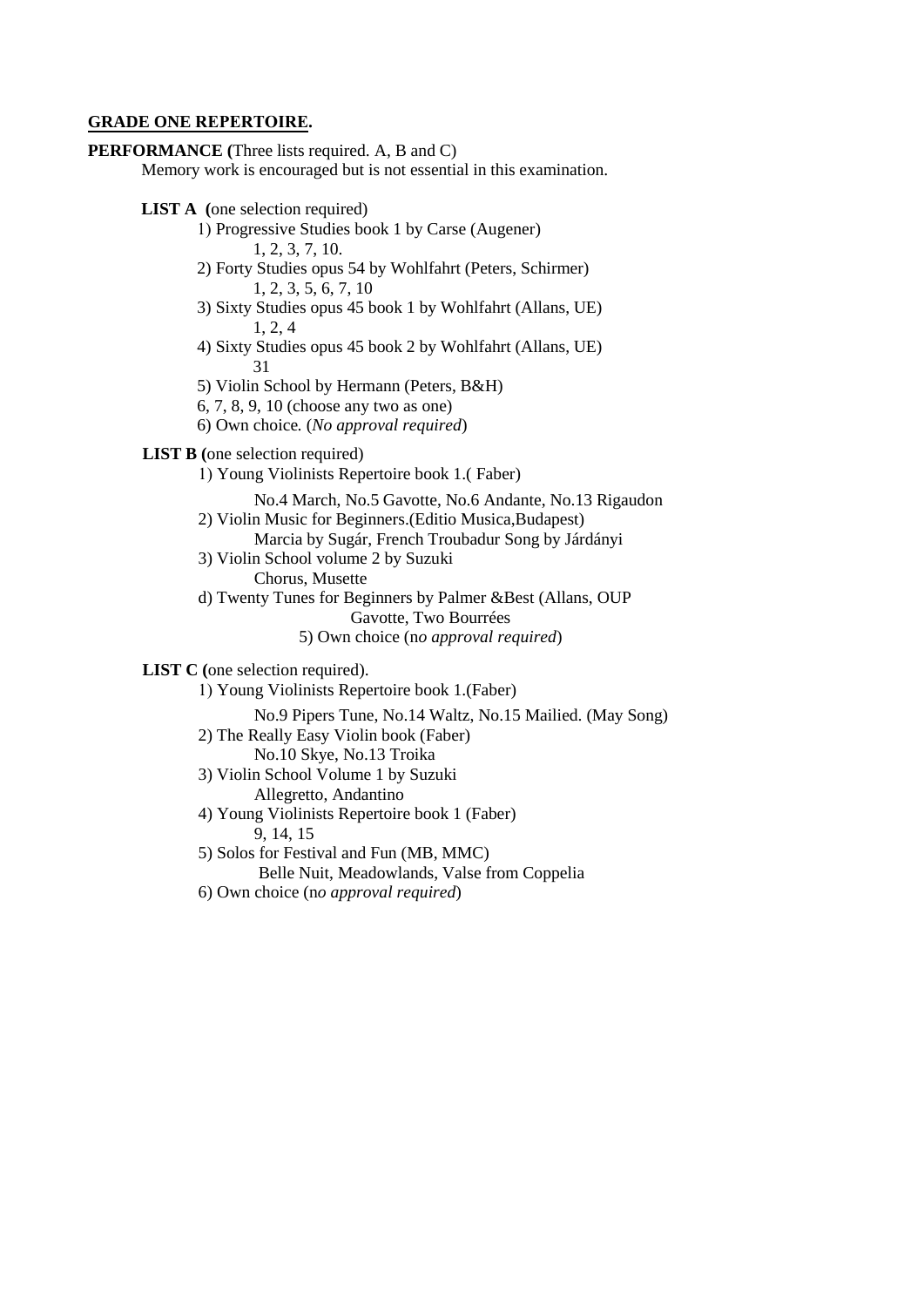## **Bach, Johann Sebastian**

*Suzuki Violin School, Volume 1, Revised Edition* Alfred Music Publishing

> Minuet No. 1 Minuet No. 3

#### **Bayly, Thomas Haynes**

*Suzuki Violin School, Volume 1, Revised Edition* Alfred Music Publishing

Long, Long Ago

## **Hall, Charles A.**  *The Fairfield Fiddle Farm Beginners Fiddle Book*  Fairfield Fiddle Farm Bile Them Cabbage Down Cripple Creek

Polly Wolly Doodle

#### **Kabalevsky, Dimitri**

*Album Pieces for One and Two Violins and Piano*  Sikorski Publishing/Peters Edition

> Peter Galopp/Gallop Unser Land/Our Country

## **Norton, Christopher**

*Microjazz for Starters Violin* Boosey & Hawkes

> \*Pick any two of the following; the two pieces will count as one selection. A Cool Day Chinese Song In March Style Snake Bite Grizzly Bear A Sentinel

### **Rose, Michael**

*Fiddler's ten: Easy tunes for violin with piano accompaniment* Novello Publishing

> Reverie March Valse Song Pony Ride

### **Suzuki, Shin'ichi**

*Suzuki Violin School, Volume 1, Revised Edition* Alfred Music Publishing

> O Come, Little Children May Song Allegro Perpetual Motion Allegretto Andantino Etude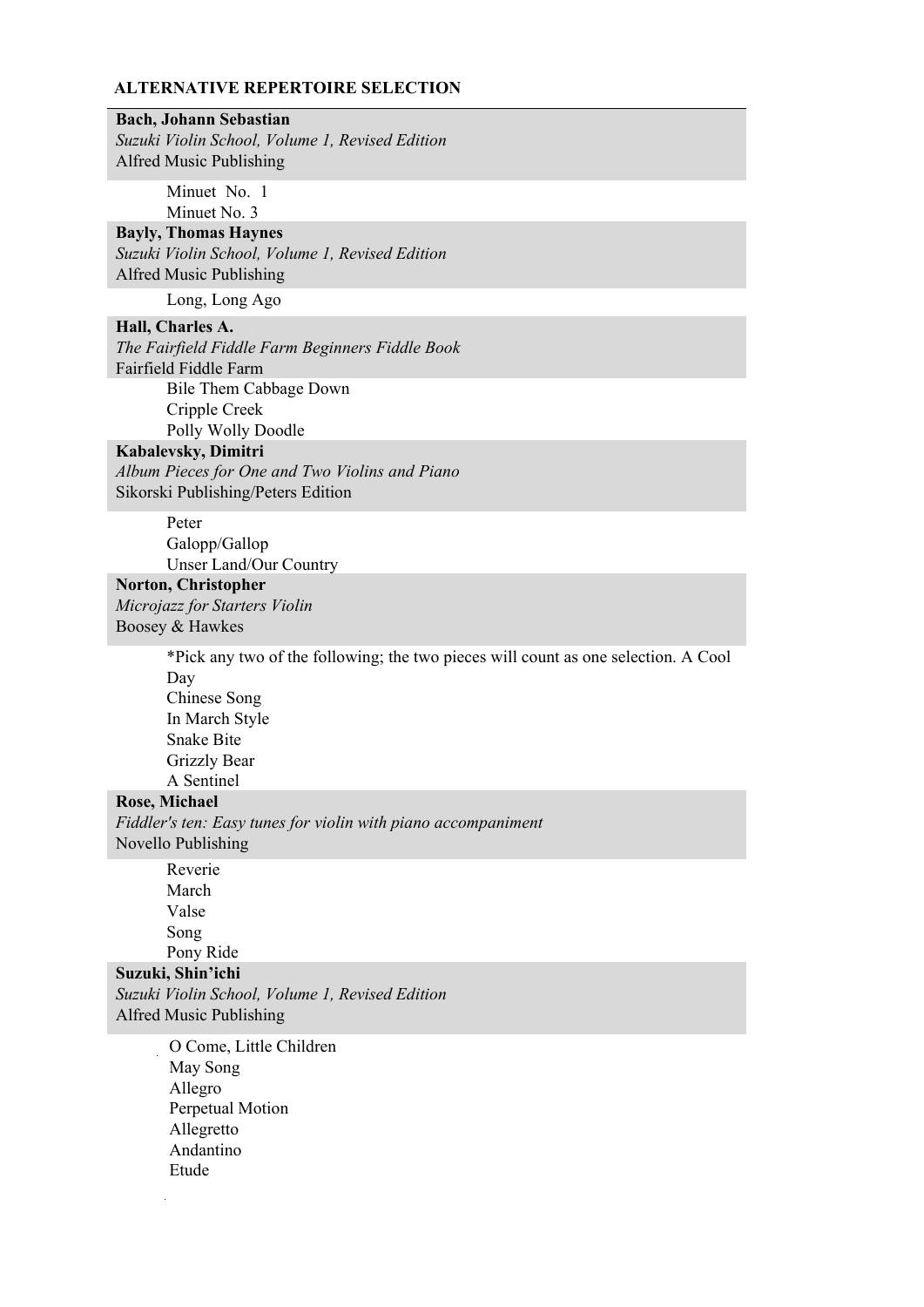#### **GRADE TWO REPERTOIRE.**

## **PERFORMANCE (**three lists required. A, B and C)

Memory work is encouraged but is not essential in this examination.

#### **LIST A (o**ne selection required) **15 marks**

- 1) Foundation Studies Violin book 1 by Wohlfahrt (Allans, UE) 10, 13
- 2) Studies opus 20 by Kayser (Peters)
	- 1, 3, 4, 5, 6, 7
- 3) Studies opus 45 book 1 by Wohlfahrt (Schirmer, Allans) 6, 17, 20
- 4) Studies opus 54 book 1 by Wohlfahrt (Peters, Fisher) 30, 31, 32
- 5) Own choice (n*o approval required*)
- **LIST B (**One selection required).
	- 1) Old Masters for Young Players book 1 (Schott)

Liebeslied, Sarabande, Andante Cantabile, La Villageoise, Two Minuets, Gavotte & Musette

- 2) Chesterian String Series volume 1 (Chester) Gavotte, Two German Dances, The Lark
- 3) Young Violinists Repertoire Book 1 (Faber) 8, 11, 16, 17, 22
- 4) Suzuki Violin School volume 2 (Bosworth)
	- Hunter's Chorus, Long, Long Ago 5) Own choice (n*o approval required*)
	-

# **LIST C (**One selection required).

- 1) Young Violinists Repertoire book 1 (Faber) 8, 11, 17, 22
- 2) Microjazz for Starters, Violin. (Boosey & Hawkes) No.8 Rustic Dance No 12. Wind Up
- 3) Suzuki Violin School volume 1 (Bosworth) Gavotte
- 4) Six Easy Pieces by Edward Elgar Faber) 1, 2, 3, 4, 6
- 5) Violin Method 1st to 3rd Position by Freda Dinn (Schott) 36, 37, 41
- 6) Own choice (n*o approval required*)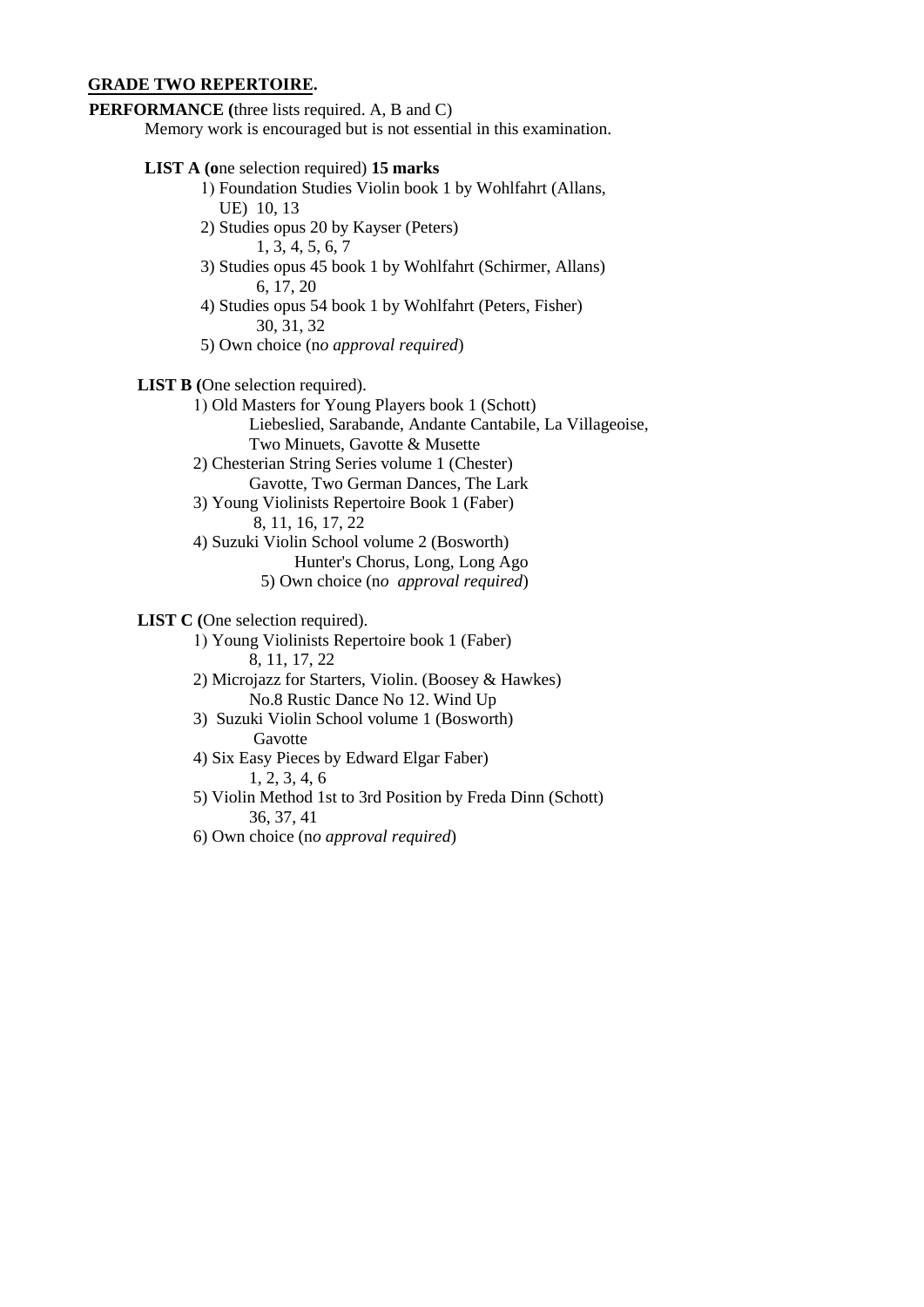**Bach, Johann Sebastian**  *Suzuki Violin School, Volume 1, Revised Edition* Alfred Music Publishing Minuet No. 2 *Suzuki Violin School, Volume 2, Revised Edition* Alfred Music Publishing Musette **Beethoven, Ludwig van**  *Suzuki Violin School, Volume 2, Revised Edition* Alfred Music Publishing Minuet in G **Bocherini,**  *Suzuki Violin School, Volume 2, Revised Edition* Alfred Music Publishing Minuet **Gossec, F. J.**  *Suzuki Violin School, Volume 1, Revised Edition* Alfred Music Publishing Gavotte **Hall, Charles A.**  *The Fairfield Fiddle Farm Beginners Fiddle Book*  Fairfield Fiddle Farm The Red River Valley *The Fairfield Fiddle Farm Fiddle Book Two*  Fairfield Fiddle Farm Liberty Two-Step **Handel, George Frideric**  *Suzuki Violin School, Volume 2, Revised Edition* Alfred Music Publishing Chorus from Judas Maccabaeus Bourrée **Lully, G. F**  *Suzuki Violin School, Volume 2, Revised Edition* Alfred Music Publishing Gavotte **Norton, Christopher**  *Microjazz for Starters Violin* Boosey & Hawkes Evening Star Pitlochry Snooker Table Garden \*Pick any two of the following: Up The Mountain A Fair Wind New Toy Rolling Along Hebridean Song Conga Popular Song A Bower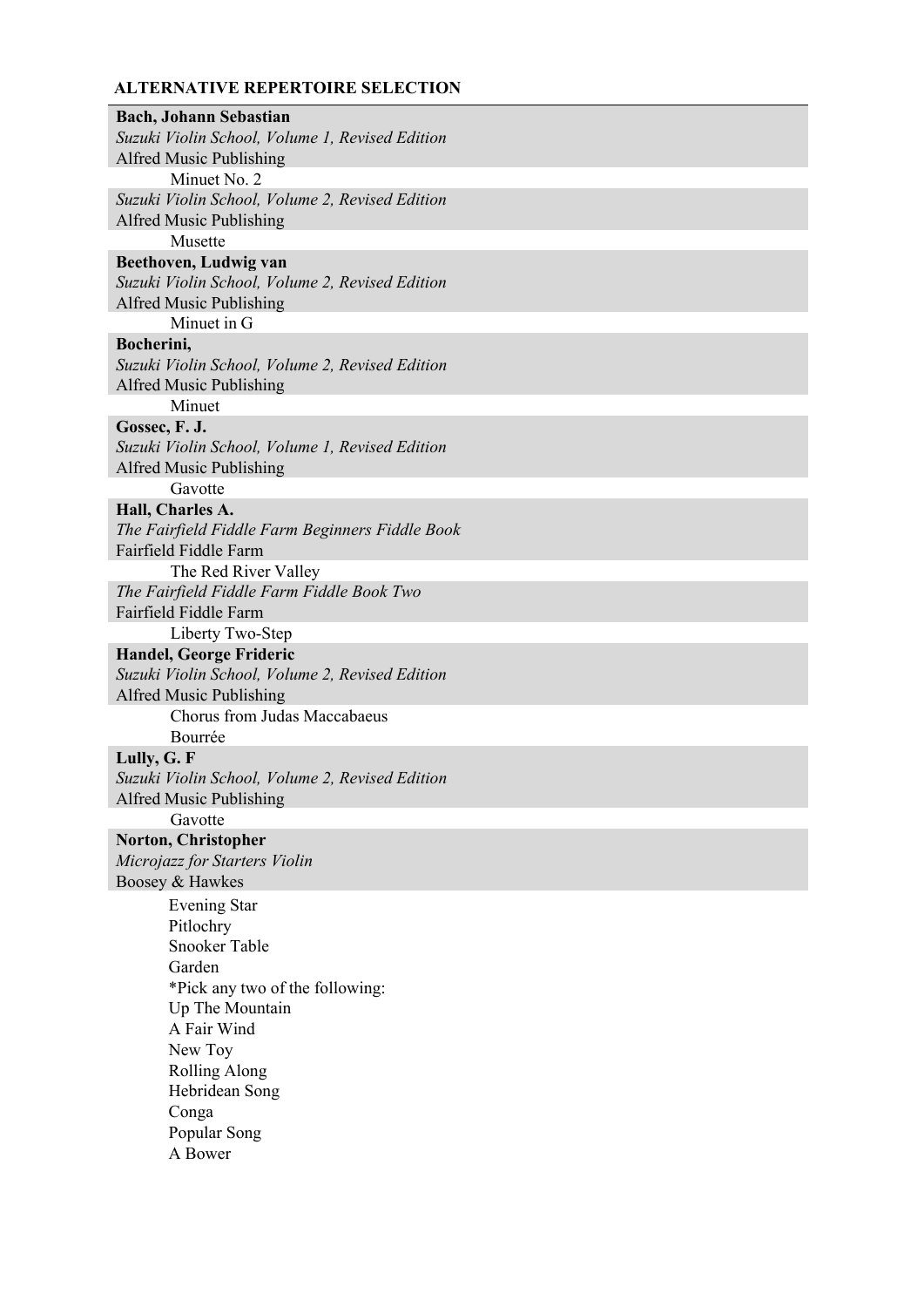**Paganini, Niccolo**  *Suzuki Violin School, Volume 2, Revised Edition* Alfred Music Publishing Witches' Dance **Pracht, Robert**  *Album of Easy Pieces for Violin and Piano, Op. 12 The Boston Music Compony*  II. Melody V. Cradle Song VII. Scherzo **Rose, Michael**  *Fiddler's ten: Easy tunes for violin with piano accompaniment* Novello Publishing On The Swing Gay Dance Sad Story The Old Castle **Schumann, Robert**  *Suzuki Violin School, Volume 2, Revised Edition* Alfred Music Publishing The Two Grenadiers **Thomas, A.**  *Suzuki Violin School, Volume 2, Revised Edition* Alfred Music Publishing Gavotte from "Mignon" **Weber, Carl**  *Suzuki Violin School, Volume 2, Revised Edition* Alfred Music Publishing Hunters' Chorus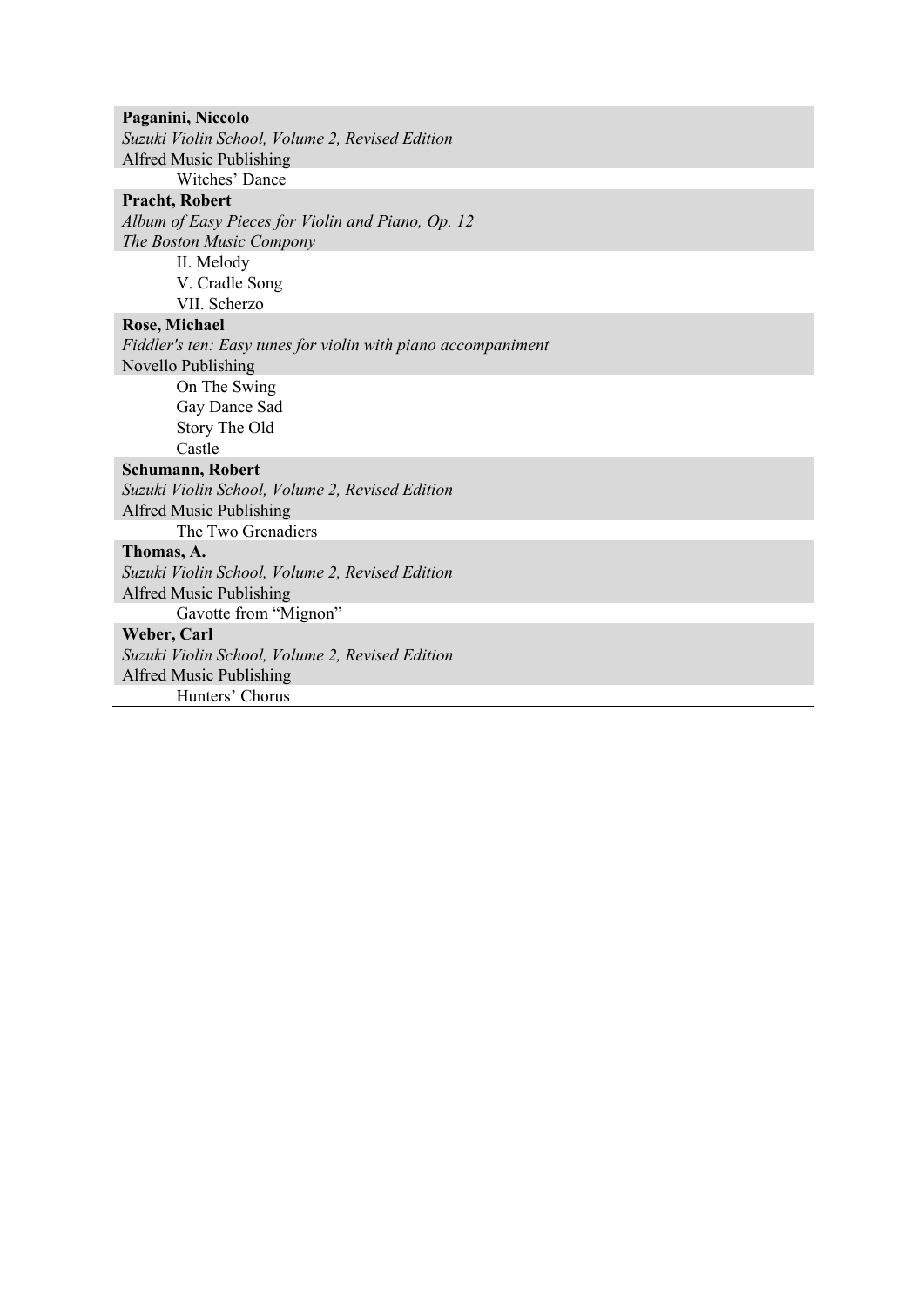#### **GRADE THREE REPERTOOIRE**

**PERFORMANCE** (three lists required A, B and C) Memory work is encouraged but is not essential in this examination.

**LIST A** (one selection required)

- 1) Progressive Studies book 1 by Adam Carse 5, 6, 8, 10
- 2) Progressive Studies book 2 by Adam Carse 2, 3, 4, 5, 6
- 3) Progressive Studies book 3 by Adam Carse 5
- 4) Studies. Opus 20 by Kayser 4
- 5) Sixty Studies. Opus 45 by Wohlfahrt 30, 31, 32, 34, 35

6) Studies opus 32 book 2 by Sitt (Fischer, Schirmer) 20, 22, 23, 24, 26, 27

7) Own choice (**Organiser** *approval required*)

### **LIST B** (**o**ne selection required)

- 1) Chester String Series Volume 3
	- (Schottignation Round, Nobodye's Gigge, Trumpet Air and Jigg
- 2) Violin Series (Schott)
	- Andante cantabile
- 3) Chanson Louis XVIII in the style of Couperin by Kreisler (Schott)
- 4) Die Alte Geige (Universal)
- Minuetto by Albrechtsberger
- 5) Suzuki Violin School (volume 3)
	- Gavotte by Martini, Minuet by Bach, Gavotte in g minor
- 6) Old Masters for Young Players book 1 (Schott)
- Two Dances, Gavotte & Musette, Sarabanda, Rondo
- 7) Own choice (**Organiser** *approval required*)

**LIST C (o**ne selection required)

- 1) 24 Easy Little Concert Pieces (book 2) (B&H)Traumerei, Overture and Rondino, Polish Style
- 2) Suzuki Violin School (volume 2)
	- Two Grenadiers, Theme, Gavotte (from Mignon), Gavotte, Minuet
- 3) Let Us Have Music for Violin. (Volume 2) (Carl Fisher)

Hatikwah, None but the Lonely Heart

- 4) A Fairy's Holiday (Allans)
- 5) Eight Pieces in 3rd Position by Stone (Novello) Pastoral, Intermezzo
- 6) Entr'acte Gavotte by Thomas (Allans)
- 7) Chester String Series (volume.3) (Chester) Romance by Schumann
- 8) Sonatina in G minor. 1st and 2nd movements by Carse (Augener)
- 9) Violin Series (Schott)
	- Variations on "Lulle Me Beyond Thee" by
- Pearson. 10) Own choice (**Organiser** *approval required*)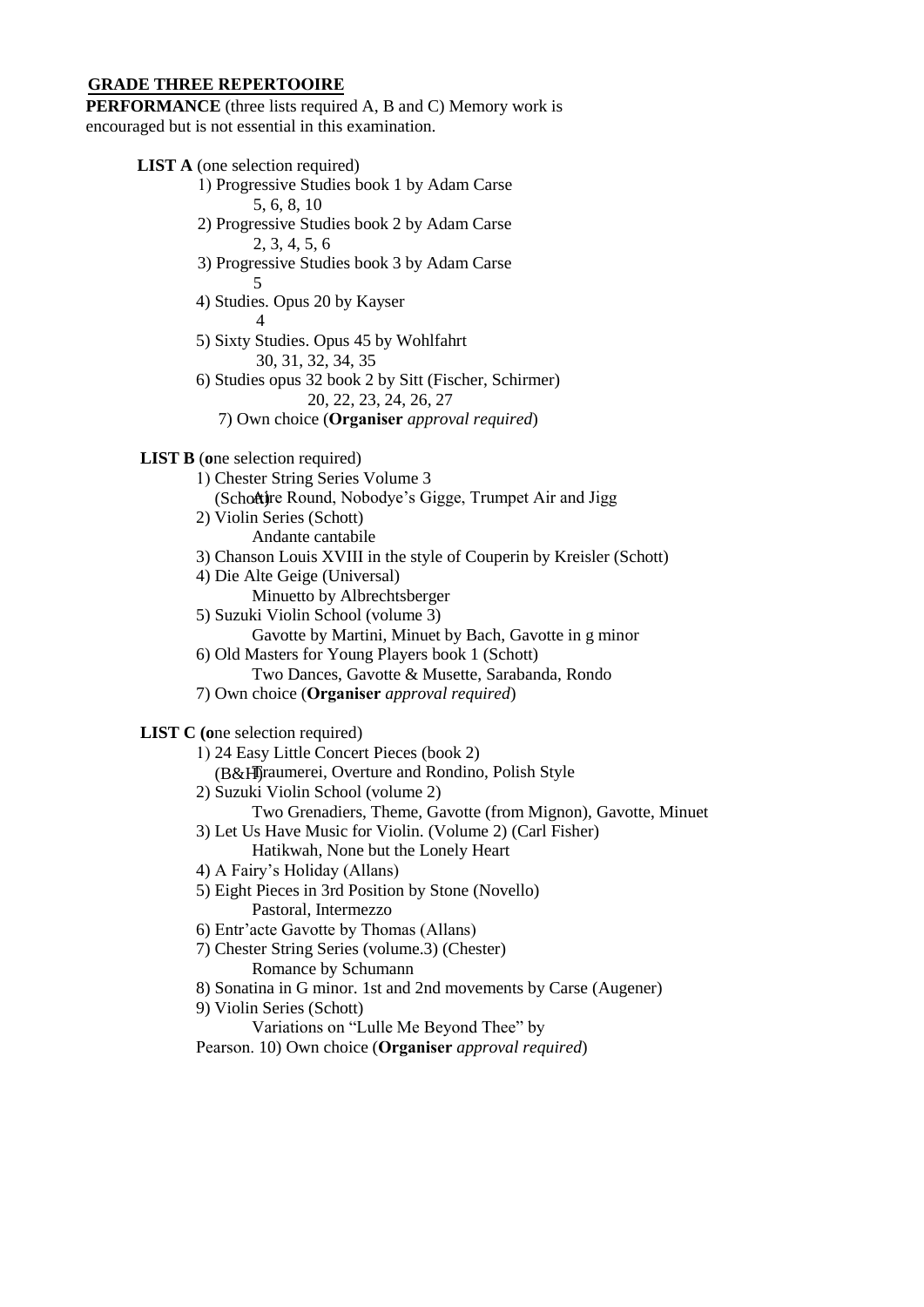**Bach, Johann Sebastian**  *Suzuki Violin School, Volume 3, Revised Edition* Alfred Music Publishing Gavotte in D Major Gavotte in G Minor Minuet **Becker, Jean**  *Suzuki Violin School, Volume 3, Revised Edition* Alfred Music Publishing Gavotte **Cofalik, Antoni**  *At the Zoo for Violin and Piano*  Barenreiter \*Pick any two **Dancla, Charles**  *Twelve Easy Fantasias for Violin and Piano, Op. 86*  Carl Fischer Music Library \*Pick any one **Dvořák, Antonín**  *Suzuki Violin School, Volume 3, Revised Edition* Alfred Music Publishing Humoresque **Elgar, Edward**  *Six Very Easy Pieces in First Position, Op. 22*  Bosworth Puclishing \*Pick any two **Hall, Charles A.**  *The Fairfield Fiddle Farm Beginners Fiddle Book*  Fairfield Fiddle Farm Devil's Dream Down Yonder *The Fairfield Fiddle Farm Fiddle Book Two*  Fairfield Fiddle Farm The Waltz You Saved For Me Ida Red **Martini, P.**  *Suzuki Violin School, Volume 3, Revised Edition* Alfred Music Publishing Gavotte **Norton, Christopher**  *Microjazz for Violin* Boosey & Hawkes Fly Away A Dramatic Episode Becalmed Snow Dance Seascape **Persichetti, Vincent**

*Masques for Violin and Piano, Op. 99*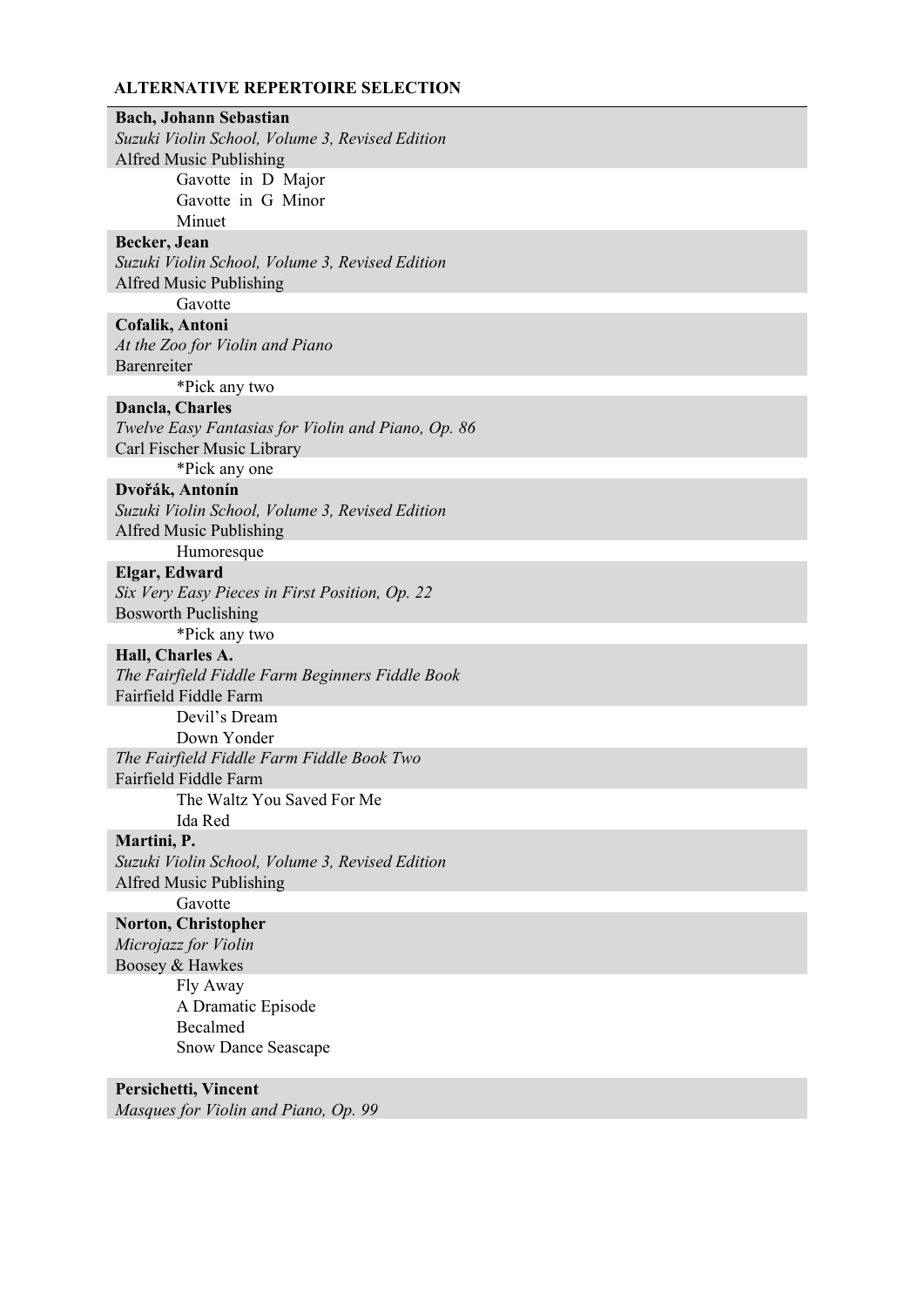| <b>Theodore Presser Company</b>                               |
|---------------------------------------------------------------|
| *Pick any one                                                 |
| <b>Pracht, Robert</b>                                         |
| Album of Easy Pieces for Violin and Piano, Op. 12             |
| <b>The Boston Music Compony</b>                               |
| inuet<br>IX.                                                  |
| X. anratella                                                  |
| XI. ungarian                                                  |
| XII. P rpetuum mobile                                         |
| <b>Rose, Michael</b>                                          |
| Fiddler's ten: Easy tunes for violin with piano accompaniment |
| <b>Novello Publishing</b>                                     |
| <b>Hide and Seek</b>                                          |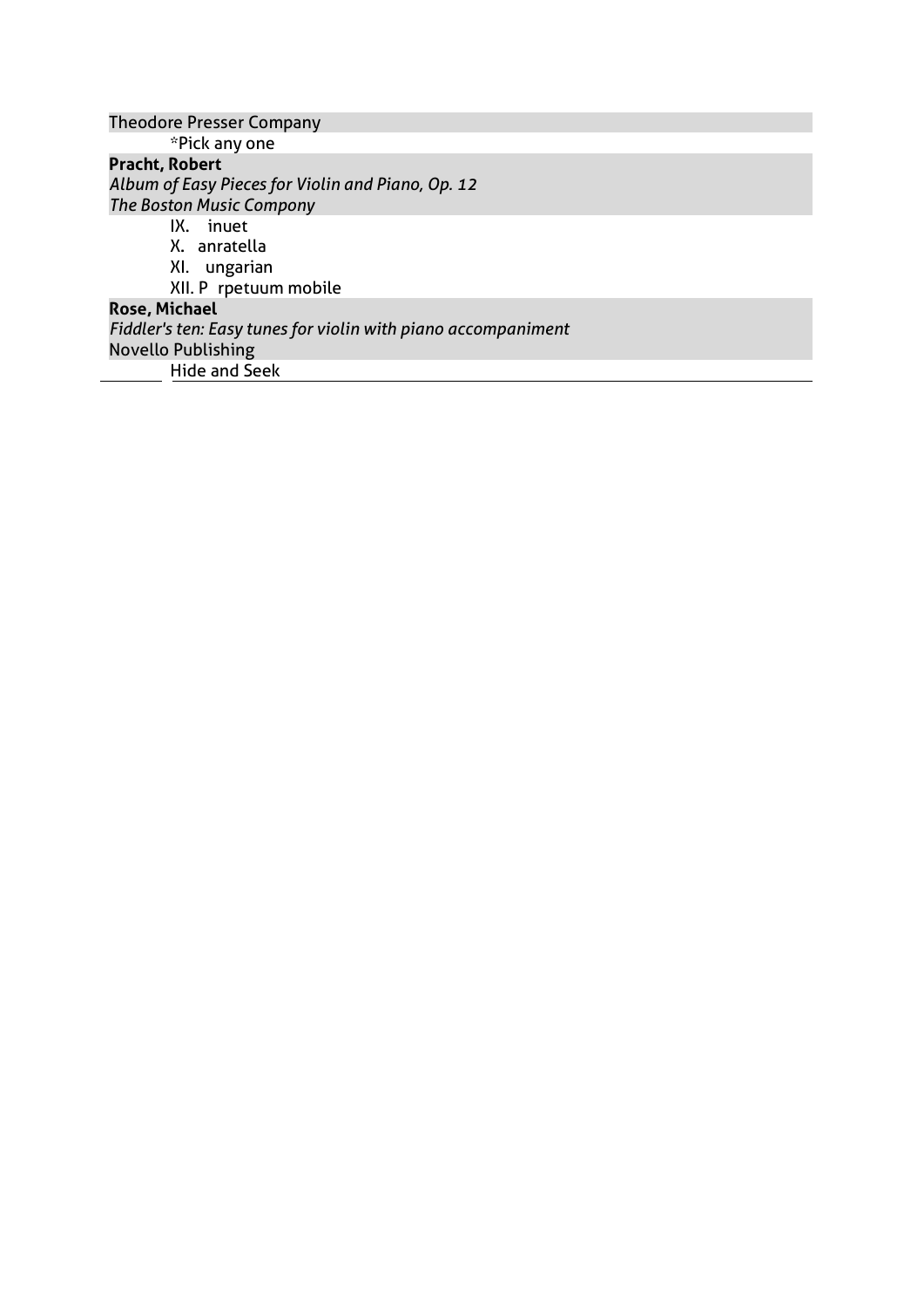#### **GRADE FOUR REPERTOIRE.**

**PERFORMANCE (t**hree lists required. A, B and C)

Memory work is encouraged but is not essential for this examination.

- **LIST A (o**ne selection required).
	- 1) Studies. Opus 20 by Kayser
		- 1, 2, 3, 4, 6, 7, 8, 13, 28, 29, 32
	- 2) Progressive Studies (book 3) by Carse
		- 7, 9, 10, 12
	- 3) Sixty Studies. Opus 45 by Wohlfahrt 38, 47, 49, 57, 58
	- 4) Special Studies Opus 36 by Mazas 2
	- 5) Fourteen Melodic Studies by Neil Mackay 4, 6
	- 6) Own choice (**Organiser** *approval*

*required*)

- **LIST B** (one selection required)
	- 1) Sonatas Opus 5 by Corelli (Schott)
		- a) No.3 in C major 4th movement
		- b) No.6 in A major 3rd movement
		- c) No.8 in E minor 1st and 2nd movements
	- 2) Sonata No.6 in G Major by J.C. Pepush
	- 3) Sonata opus 2 No.8 in G major. 1st and 2nd movements by Vivaldi
	- 4) Concerto. Opus 3 No.6 in A minor. 1st and 2nd movements by Vivaldi
	- 5) Sonata in G minor. Largo and Allegro (Editio Musica.Budapest.Z8267)
	- 6) Suzuki Violin School (volume 3) a) Gavotte in D
		- b) Bourrée
	- 7) Sonata in G KV56 Rondo by Mozart
	- 8) Sonata in C KV60 2nd and 3rd movements by Mozart
	- 9) Own choice (**Organiser** *approval required*)

**LIST C (o**ne selection required)

- 1) Andantino in the Style of Martini by Kreisler
- 2) Chester String Series (book 3)
	- a) Waltz by Schubert.
	- b) Romance and Harvest Song (No.5 & 6) by Schumann
- 3) First Solo Pieces (book 2) Schott 12367
	- a) The Spinning Top opus 22 by Bizet
- 4) Londonderry Air by Anon (Traditional) (Carl Fischer)
- 5) Session Time for Strings (West Side Story by Bernstein) (B & H) a) No 7. I Feel Pretty
- 6) Suzuki Violin School (volume 3)
	- a) Humoresque
	- b) Gavotte by Becker
- 7) Let Us Have Music for Violin (volume 2) (Carl Fisher)
	- a) Andantino
	- b) Melody in F
- 8) Sonata Miniature by Rueger. (Rubank)

a) . Air Antique

9) Own choice (**Organiser** *approval required*)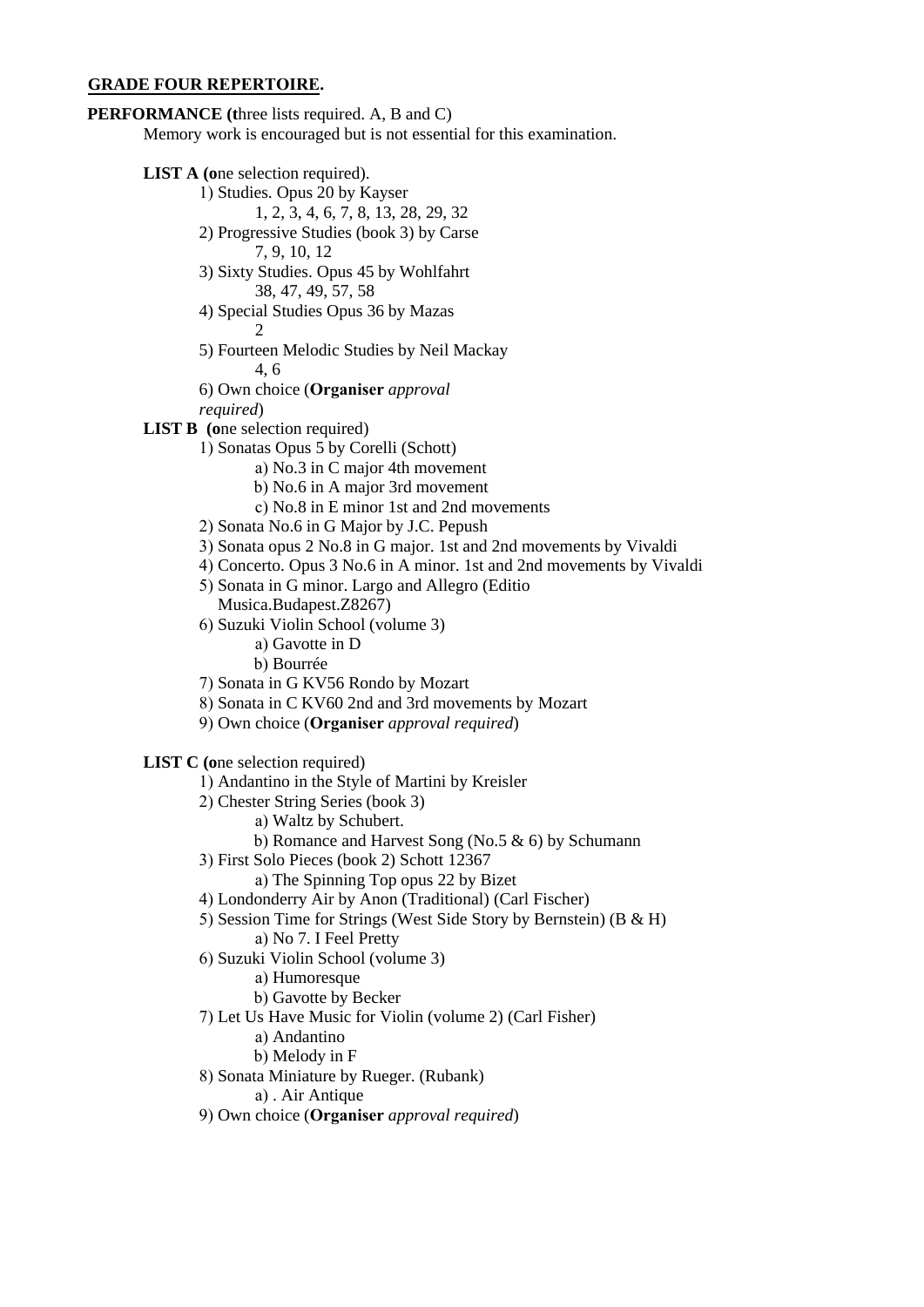| Huber, Adolf                                                                                  |
|-----------------------------------------------------------------------------------------------|
| Fun With Solos – Favorite Recital Pieces First to Third Position Intermediate Violin          |
| Compiled by Evelyn Arsharian                                                                  |
| Children's Music Series                                                                       |
| Student's Concertino No. IV, Op. 8                                                            |
| <b>Kuchler, Ferdinand</b>                                                                     |
| Fun With Solos – Favorite Recital Pieces First to Third Position Intermediate Violin          |
| Compiled by Evelyn Arsharian                                                                  |
| Children's Music Series                                                                       |
| Concertino, Op. 15, 1 <sup>st</sup> movement OR $2^{nd}$ & $3^{rd}$ movements                 |
| Perlman, George                                                                               |
| Fun With Solos – Favorite Recital Pieces First to Third Position Intermediate Violin          |
| Compiled by Evelyn Arsharian                                                                  |
| Children's Music Series                                                                       |
| Concertino III                                                                                |
| <b>Rieding, Oskar</b>                                                                         |
| Easy Concertos and Concertinos for Violin and Piano                                           |
| <b>Bosworth Publishing</b>                                                                    |
| Violin Concerto in G Major, Op. 34                                                            |
| Barenreiter's Concert Pieces Edited by Kurt Sassmannshaus                                     |
| Bärenreiter                                                                                   |
| Violin Concerto in B Minor, Op. 35                                                            |
| Easy Concertos and Concertinos for Violin and Piano                                           |
| <b>Bosworth Publishing</b>                                                                    |
| Violin Concerto in D Major, Op. 36                                                            |
| Seitz, Friedrich                                                                              |
| Suzuki Violin School, Volume 4, Revised Edition                                               |
| Alfred Music Publishing                                                                       |
|                                                                                               |
| Concerto No. 2 in G Major, Op. 13, 3 <sup>rd</sup> movement                                   |
| Concerto No. 5, in D Major, Op. 22, $1st$ movement OR $3rd$ movement                          |
| <b>Telemann, Georg Philipp</b>                                                                |
| Kunzelmann Publishing                                                                         |
| Concerto in G major for Violin and Piano, TWV 51, 1 <sup>st</sup> movement OR 2 <sup>nd</sup> |
| movement OR 3 <sup>rd</sup> movement                                                          |
| Vivaldi, Antonio                                                                              |
| Suzuki Violin School, Volume 4, Revised Edition                                               |
| Alfred Music Publishing                                                                       |
| Concerto in A Minor, Op. 3, No. 6, $1st$ movement OR $3rd$ movement                           |
| <b>Short Pieces</b>                                                                           |
| <b>Brahms</b> , Johannes                                                                      |
| Fun With Solos – Favorite Recital Pieces First to Third Position Intermediate Violin          |
| Compiled by Evelyn Arsharian                                                                  |
| Children's Music Series                                                                       |
| Hungarian Dance No. 5                                                                         |
| Dunicz-Niwinska, Helena                                                                       |
| Singing Crickets 2 – Easy Pieces by Contemporary Polish Composers Arranged for Violin         |
| and Piano                                                                                     |
| Polskie Wydawnictwo Muzyczne                                                                  |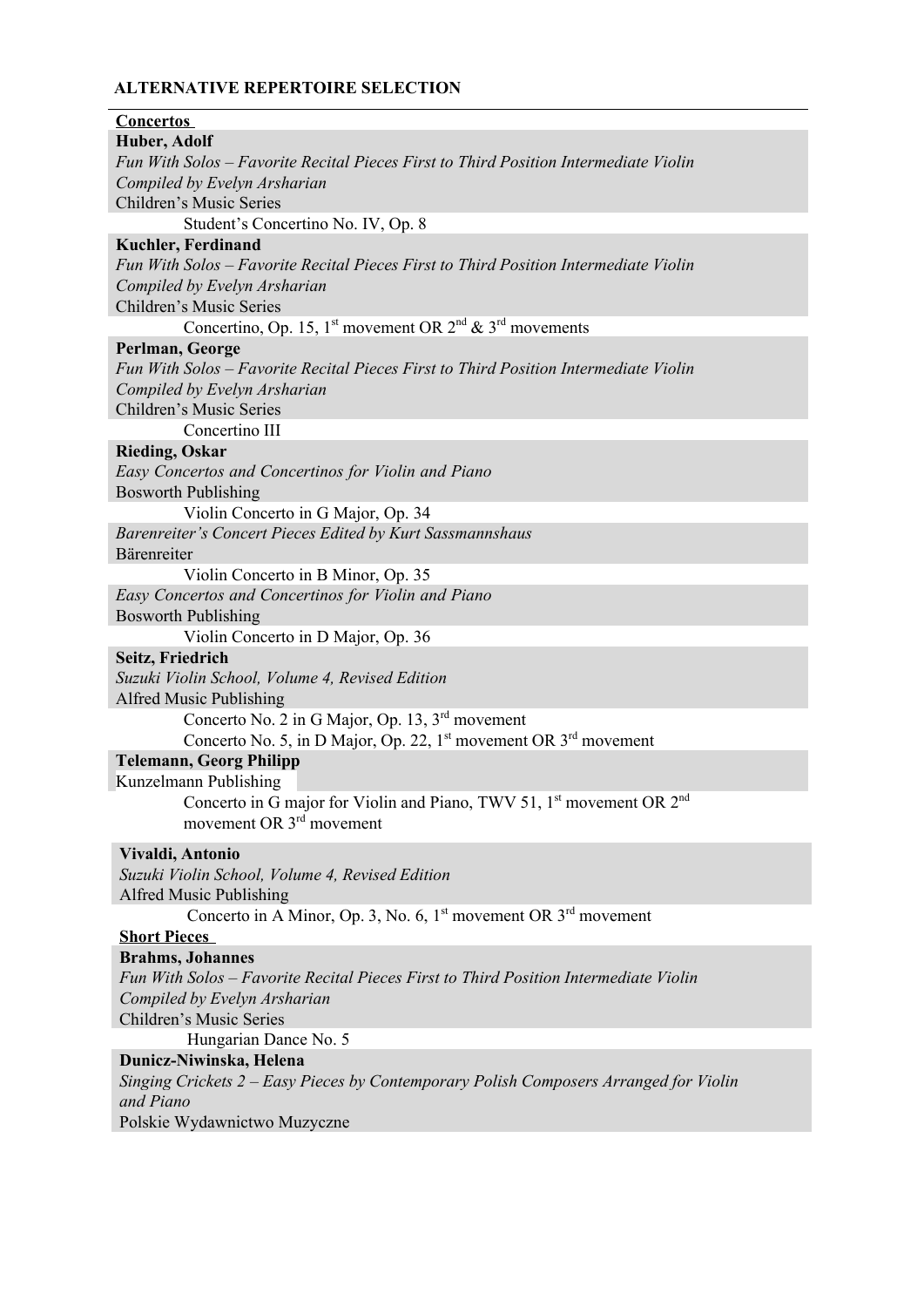\*Pick any two

# **Gabriel-Marie, Jean**

*Solos for Young Violinists – Selections from the Student Repertoire, Volume 1, Compiled and Edited by Violinist Barbara Barber* 

*Summy-Birchard Publication*

La Cinquaintine

# **Hall, Charles A.**

*The Fairfield Fiddle Farm Fiddle Book Two*  Fairfield Fiddle Farm Turkey In The Straw Flop-Eared Mule

### **Jenkinson, Ezra**

*Solos for Young Violinists – Selections from the Student Repertoire, Volume 1, Compiled and Edited by Violinist Barbara Barber Summy-Birchard Publication*

Elves Dance

### **Kroll, William**

*Solos for Young Violinists – Selections from the Student Repertoire, Volume 1, Compiled and Edited by Violinist Barbara Barber Summy-Birchard Publication*

Donkey Doodle

### **Mollenhauer, Edward**

*Solos for Young Violinists – Selections from the Student Repertoire, Volume 2, Compiled and Edited by Violinist Barbara Barber* 

*Summy-Birchard Publication*

# The Infant Paganini

**Norton, Christopher**  *Microjazz for Violin* Boosey & Hawkes

Rustic Dance

## **Rebel, Jean Ferry**

*Solos for the Violin Player - Violin and Piano, edited by Josef Gingold* 

G. Schirmer Edition

The Bells

**Senaillé, Jean-Baptiste** 

*Solos for the Violin Player - Violin and Piano, edited by Josef Gingold* 

G. Schirmer Edition

Allegro Spiritoso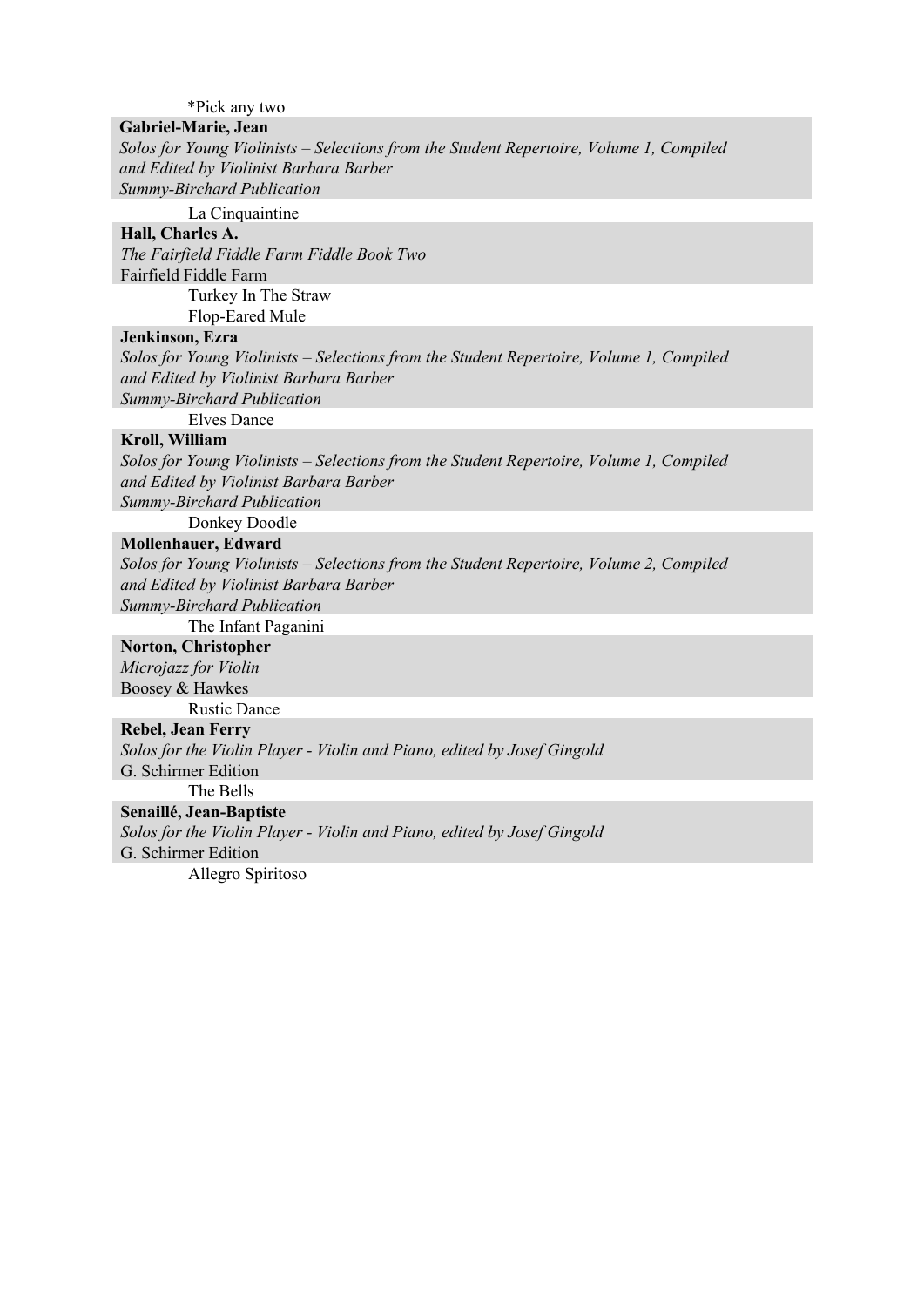#### **GRADE FIVE REPERTOIRE.**

**PERFORMANCE (t**hree lists required A, B and C) Memory work is encouraged but is not essential for this examination. **LIST A** (one selection required) 1) Forty-two Studies by Kreutzer 4, 5, 6, 10, 12 2) Special Studies opus 36 (book 1) by Mazas 1, 2, 3, 5, 6, 8, 9 3) Studies opus 20 by Kayser 7, 8, 12, 16, 17 4) Thirty Six Studies by Fiorillo 3, 15, 16 5) Studies Opus 45 (book 2) by Wohlfahrt 42, 43, 46, 47, 50, 53 5) Own choice (**Organiser** *approval required*) **LIST B** (one selection required) 1) Sonata No.2 for flute and Harpsichord by J. S. BachSicilienne 2) Sonatas opus 5 by Corelli a) No.9 in A major: Preludio and Giga b) No.11 in E major: Vivace and Gavotta 3) Sonata E minor by Francoeur 1st movement 4) Sonatas for Violin and Harpsichord Opus 1 by Handel (Barenreiter) a) No.3 in F major: 4th movement b) No.4 in D major. 4th movement c) No.6 in G minor. 4th movement 5) Sonata opus 137 by Schubert a) No.1 in D major. 1st movement b) No.3 in G minor. 1st movement 6) Sonatina by Werner (Editio Musica.Budapest.Z8267) a) No.5 in G major: Allegro Assai b) No.6 in F major: Allegro Assai 7) Suzuki Violin School (volume 5) a) Gavotte by Bach b) German Dance by Dittersdorf 8) Old Masters for Young Players (book 3) (Schott) a) La Jeunesse by Jean Loillet b) Matelotte by William Boyce c) Sarabanda and Gavotte by Telemann 9) Own choice (**Organiser** *approval required*) **LIST C (o**ne selection required) 1) Old Masters for Young Players (book 3) (Schott) a) Romance by Schubert b) The Lotus Flower by Schumann 2) Chorale: Jesu, Joy of Man's Desiring by Bach (OUP) 3) Sheep may Safely Graze by Forbes (OUP) 4) Serenade from string 4-et in F major Hob.III/17 by Haydn (Schirmer 02297½) 5) Chesterian Violin Series II. (Chester)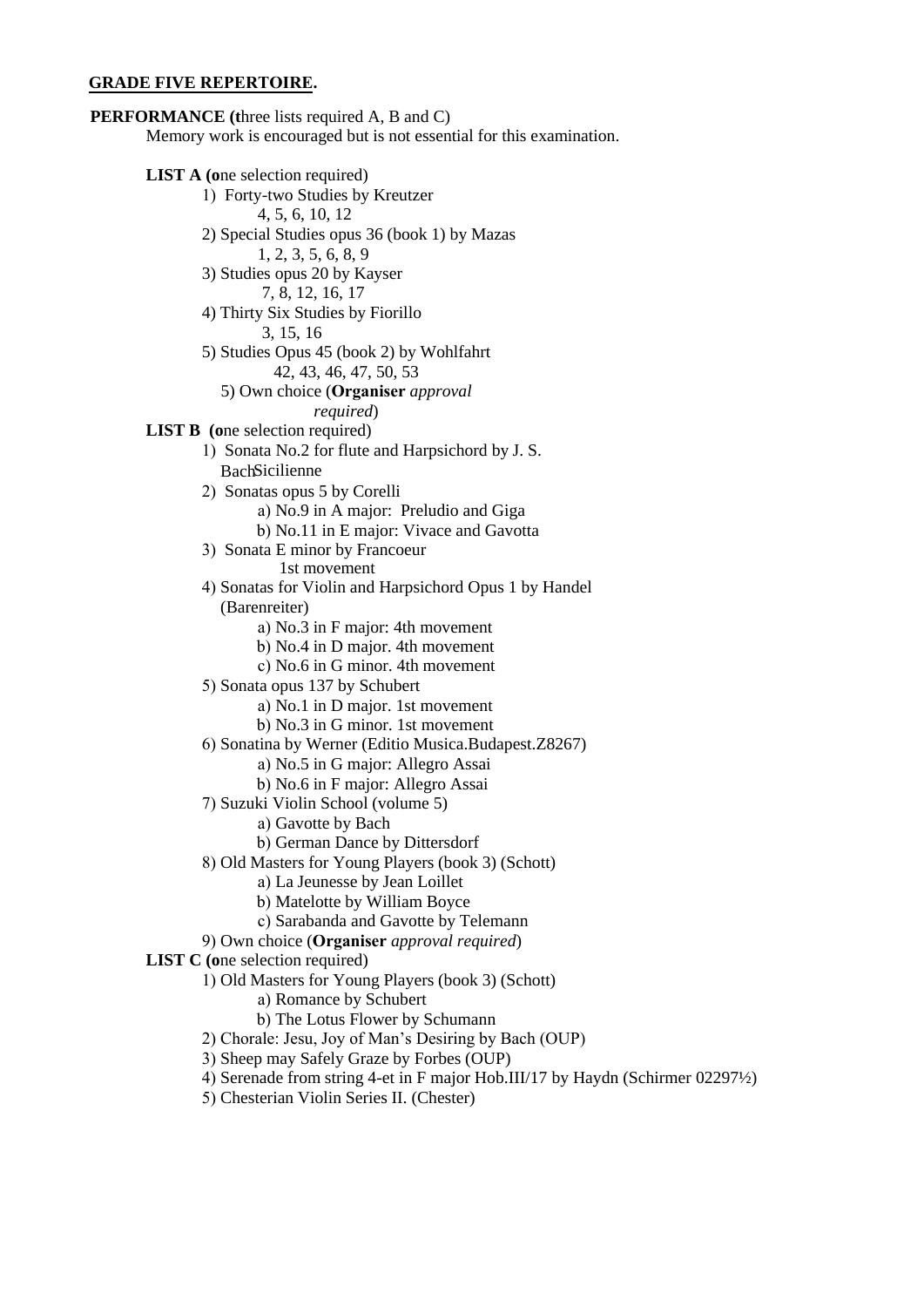Norwegian Dance by Rebel

6) Serenade Opus 48 by Tchaikovsky (Fischer B.934)

Valse

- 7) Sonatina No.4 in F major by Telemann (Allans) Vivace, Cantabile and Presto movements
- 8) Own choice. The chosen work must reflect the musical quality and the technical level of this Grade. (**Organiser** *approval required*)

## **ALTERNATIVE REPERTOIRE SELECTION**

#### **Bach, Johann Sebastian**

*Suzuki Violin School, Volume 5, Revised Edition* Alfred Music Publishing

Gavotte

### **Bohm, Carl**

*Solos for Young Violinists – Selections from the Student Repertoire, Volume 2, Compiled and Edited by Violinist Barbara Barber Summy-Birchard Publication*

Introduction & Polonaise, Op. 12 *Suzuki Violin School, Volume 4, Revised Edition* Alfred Music Publishing

Perpetual Motion – Little Suite No. 6

#### **Kabalevsky, Dimitri**

*Album Pieces for One and Two Violins and Piano*  Sikorski Publishing/Peters Edition \*Play both pieces

Alter Tanz Clowns

### **Mollenhauer, Edward**

*Solos for Young Violinists – Selections from the Student Repertoire, Volume 2, Compiled and Edited by Violinist Barbara Barber Summy-Birchard Publication* The Boy Paganini (Fantasia)

# **Norton, Christopher**

*Microjazz for Violin* Boosey & Hawkes Face In The Crowd Wind Up

## **Veracini, Francesco Maria**

*Suzuki Violin School, Volume 5, Revised Edition* Alfred Music Publishing

Gigue from the Sonata in D Minor

## **Vivaldi, Antonio**

*Suzuki Violin School, Volume 5, Revised Edition* Alfred Music Publishing Concerto in G Minor, Op. 12, No. 1, 1<sup>st</sup> Movement OR 3<sup>rd</sup> Movement

Concerto in A Minor, Op. 3, No. 6, 2nd Movement

# **Weber, Carl Maria von**

*Suzuki Violin School, Volume 5, Revised Edition*

Alfred Music Publishing

Country Dance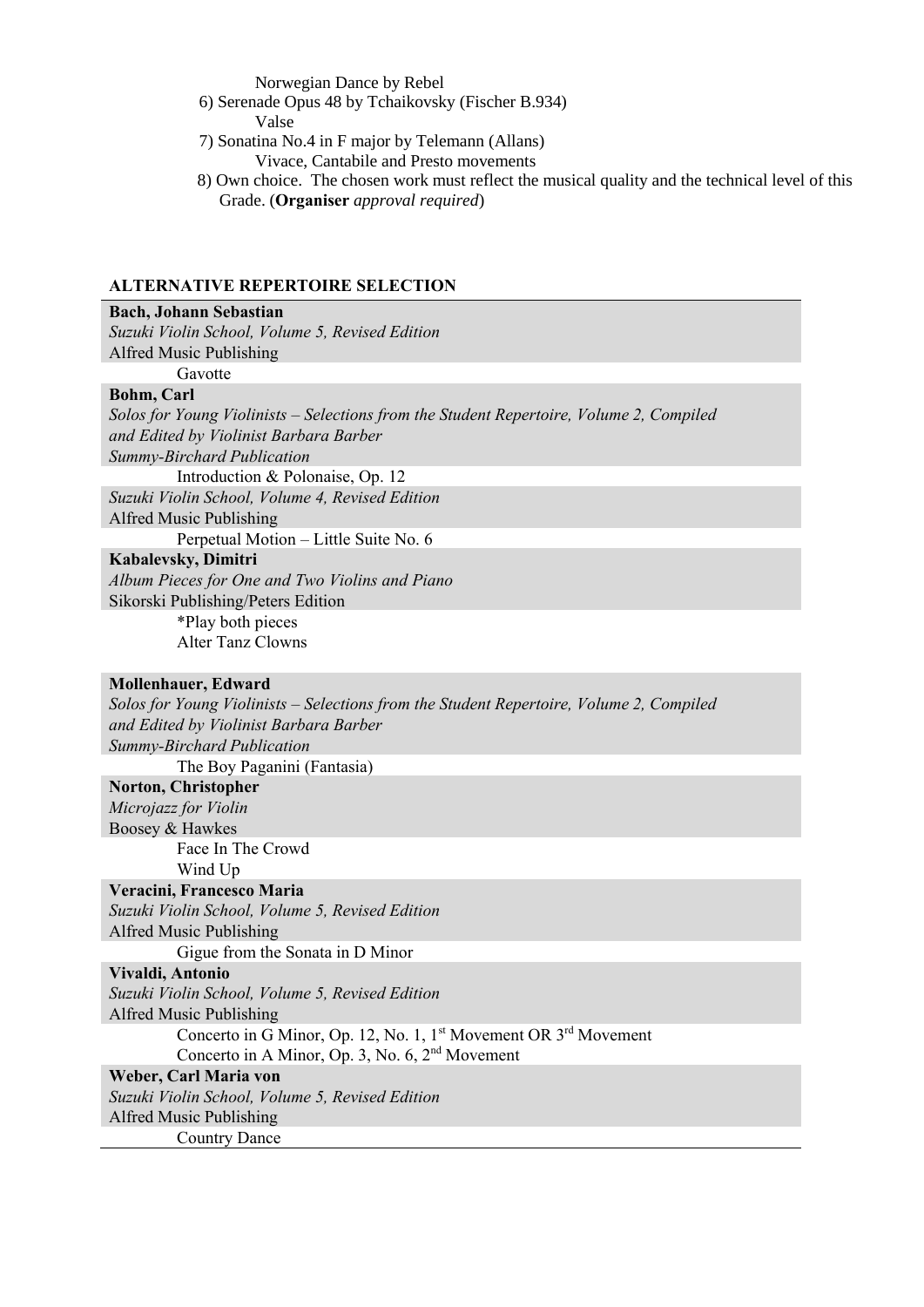### **GRADE SIX REPERTOIRE.**

**PERFORMANCE** (four lists required A, B, C and D)

Memory work is encouraged but is not essential for this examination.

## **LIST A (o**ne selection required)

- 1) 42 Studies by Kreutzer
	- 8, 10, 11, 12, 16
- 2) Special Studies opus 36 (book 1) by Mazas 25, 26
- 3) Studies opus 36 (book 2) by Mazas 28, 36, 38, 39, 41
- 4) 36 Studies by Fiorillo
- 6, 7, 9, 10, 11, 12, 20, 21
- 5) Studies opus 20 by Kayser
	- 27, 28, 29, 33
	- 6) Own choice (**Organiser** *approval* 
		- *required*)
- **LIST B** (one selection required)

1) Sonata in G major (BWV 1021) 2nd or 4th movements by Bach (Bärenreiter)

- 2) Sonata opus 5 No.10 Sarabande and Giga by Corelli (Schott)
- 3) Sonata opus1 No.1 1st & 2nd movements by Geminiani (Bärenreiter)
- 4) Sonatas opus 1 by Handel (Barenreiter)
	- a) No.1 in A major 3rd & 4th movements
	- b) No.2 in G minor 1st & 2nd movements
	- c) No.2 in G minor 3rd & 4th movements
	- d) No.3 in F major 3rd & 4th movements
	- e) No.4 in D major 1st & 2nd movements
	- f) No.4 in D major 3rd & 4th movements
	- g) No.5 in A major 1st &  $2<sup>nd</sup>$  movements

5) Sonata opus 137 by Schubert (Henle)

- a) No 1 in D major 3rd movement
- b) No.2 in A minor 1st movement
- 6) Concerto in A minor opus3 No.6 by Vivaldi (Peters)
	- a) First movement
	- b) Third movement
- 7) Sonata in E minor 1st movement KV304 by Mozart (Henle, Bärenreiter)
- 8) Own choice (**Organiser** *approval required*)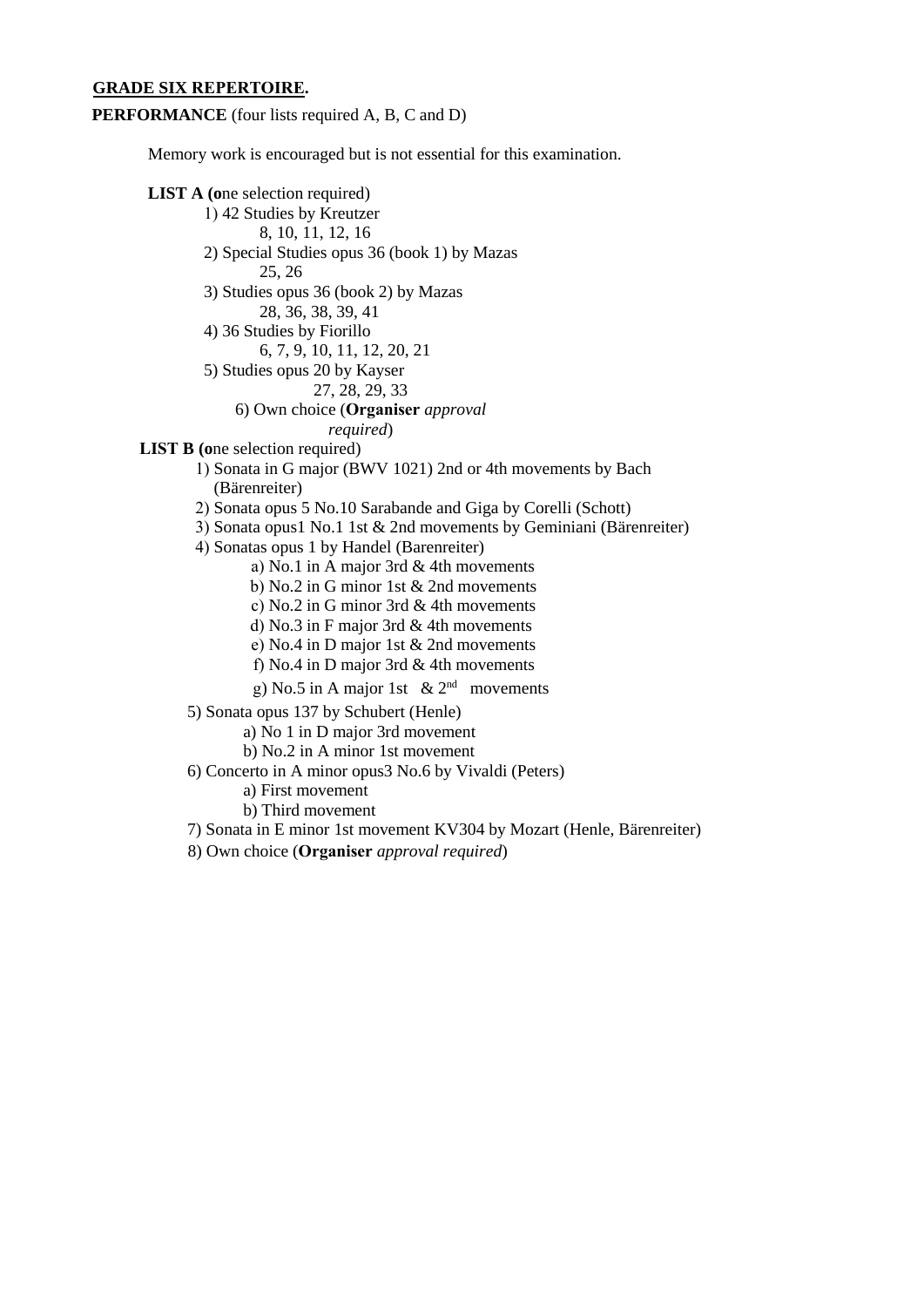**c) LIST C (o**ne selection required)

- 1) Air on G string by Bach (Schott)
- 2) Hungarian Dances by Brahms (Peters}
	- a) No 1 in G minor (edited by Paul Klengel)
	- b) No 2 in A minor (edited by Paul Klengel)
	- c) No 4 (0riginal No.5) in E minor (edited by Paul Klengel)
- 3) Fantasia on Greensleeves by Vaughan Williams (OUP)
- 4) Concerto. No.2 KV 211 1st movement by Mozart (no Cadenza required) (Peters)
- 5) Suzuki Violin School (volume 5)
	- a) Country Dance by Weber
		- b) Giga by Veracini
- 6) Chanson de Matin by Elgar (Novello)
- 7) Popular Pieces (arranged by Watson Forbes) (OUP)
	- a) Andaluza Spanish Dance No.5 by Granados
	- b) Gopak by Mussorgsky
	- c) Humoresque opus 10 No.2 by Tchaikovsky
	- d) Slumber Song opus 124 No.2 by Schumann
- 8) Sonatina in G minor opus 100 Finale movement by Dvorak
- 9) Sonatina in G minor opus D408 Finale movement by Schubert (Wiener Urtext)
- 10) Concertino opus 24 in G major 1st movement by Rieding (Bosworth)
- 11) Concertino opus 25 in D major 1st movement by Rieding (Bosworth)
- 12) Four English Sketches No 4 by Rowley (Williams)<br>13) Romance in F major opus 40 No 1.by Vieuxtemps (
- Romance in F major opus 40 No 1.by Vieuxtemps (Carl Fischer)
- 14) 8) Own choice (**Organiser** *approval required*)
- **ci) LIST D (o**ne selection required)
	- 1) Tartiniana Seconda (1957) by Dallapiccola (Suvini Zerboni)
		- a) No.2 Tempo di Bourrée
		- b) No.4 Presto
	- 2) Five Little Pieces by Tucapsky (Robertson)
		- a) No.1 Polka
		- b) No.3 Valse
		- c) No.5 Caprice
	- 3) Albumstücke by Shostakovich (Peters)
		- a) No.6 Frülingswalzer
		- b) No.7 Romanze
	- 4) Ten Preludes opus 34 by Shostakovich (Peters)
		- a) No.5 Largo opus 34 No.17
		- b) No.6 Allegretto opus 34 No.18
		- c) No.7 Andantino opus 34 No. 19
- 1950).
- 5) Own choice: twentieth century composition with piano accompaniment (from (**Organiser** *approval required*)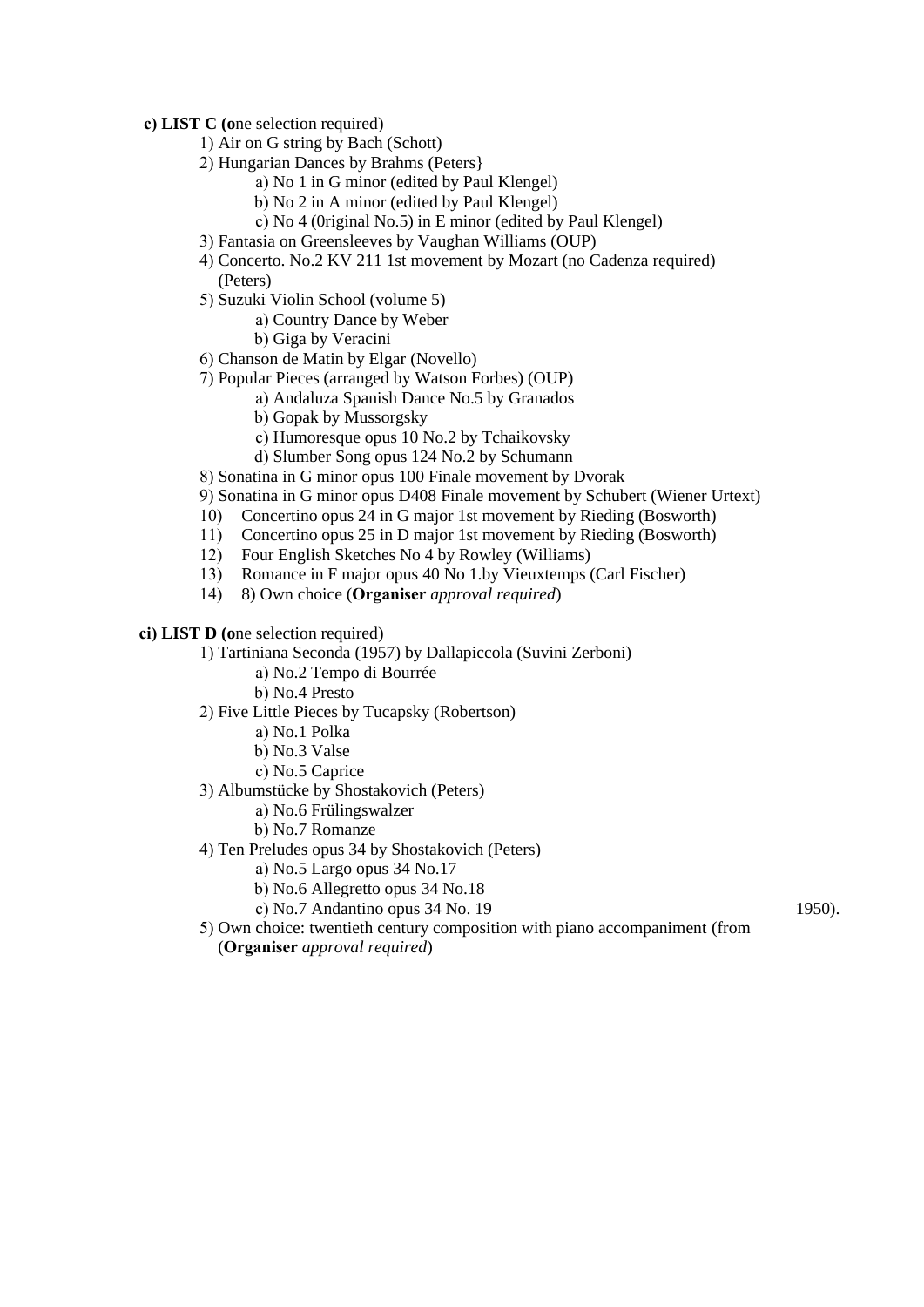| Corelli, Arcangelo                                                                        |
|-------------------------------------------------------------------------------------------|
| Suzuki Violin School, Volume 6, Revised Edition                                           |
| Alfred Music Publishing                                                                   |
| La Folia                                                                                  |
| Dancla, Charles                                                                           |
| Siz Airs Variés, Op 89 for Violin and Piano                                               |
| Carl Fischer Edition                                                                      |
| <b>OR</b>                                                                                 |
| Six Airs Variés, Op 89, for The Violin with Piano Accompaniment Edited by Louis Svećenski |
| <b>G</b> Schirmer Edition                                                                 |
| Air Varié, Op. 89, No. 3                                                                  |
| Solos for Young Violinists – Selections from the Student Repertoire, Volume 3, Compiled   |
| and Edited by Violinist Barbara Barber                                                    |
| Summy-Birchard Publication                                                                |
| Air Varié, Op. 89, No. 5                                                                  |
| <b>Fiocco, Joseph-Hector</b>                                                              |
| Suzuki Violin School, Volume 6, Revised Edition                                           |
| Alfred Music Publishing                                                                   |
| Allegro                                                                                   |
| Grétry, André                                                                             |
| Suzuki Violin School, Volume 8, Revised Edition                                           |
| Alfred Music Publishing                                                                   |
| Tambourin                                                                                 |
| Handel, George Frideric                                                                   |
| Suzuki Violin School, Volume 6, Revised Edition                                           |
|                                                                                           |
| Alfred Music Publishing                                                                   |
| Sonata No. 3 in F Major, HWV 370, 1st Movement AND 2 <sup>nd</sup> Movement               |
| Mylnrski, Emil                                                                            |
| Solos for Young Violinists – Selections from the Student Repertoire, Volume 3, Compiled   |
| and Edited by Violinist Barbara Barber                                                    |
| Summy-Birchard Publication                                                                |
| Mazurka in G                                                                              |
| Pugnani, Gaetano                                                                          |
| <b>Festival Performance Solos Volume 1</b>                                                |
| Carl Fischer                                                                              |
| Allegro Entusiastico (transcribed by Moffatt)                                             |
| Severn, Edmund                                                                            |
| Solos for Young Violinists – Selections from the Student Repertoire, Volume 4, Compiled   |
| and Edited by Violinist Barbara Barber                                                    |
| Summy-Birchard Publication                                                                |
| Polish Dance                                                                              |
|                                                                                           |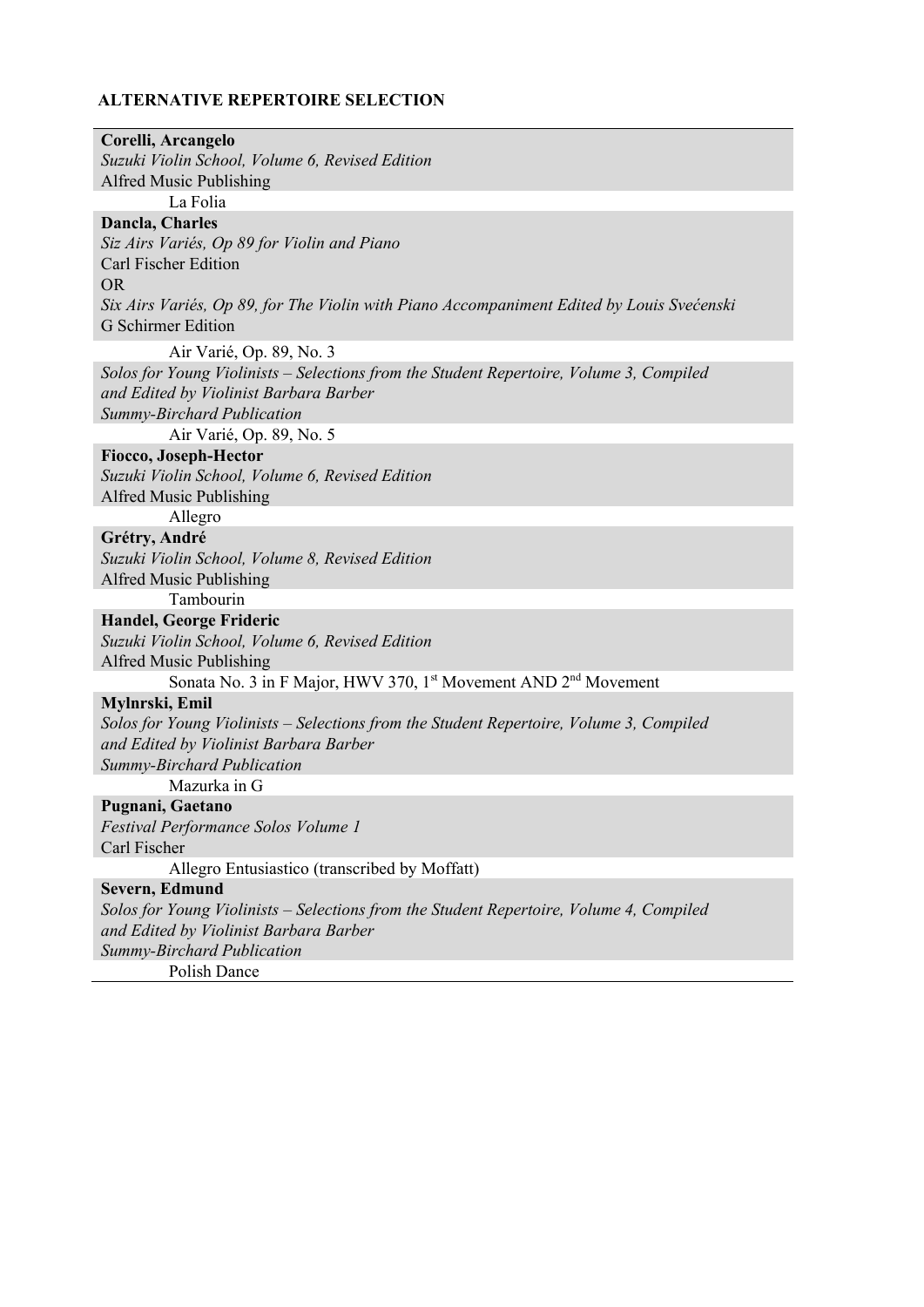#### **GRADE SEVEN REPERTOIRE.**

**PERFORMANCE** (four lists required A, B, C and D) Memory work is encouraged but is not essential for this examination.

- **a) LIST A (o**ne selection required)
	- 1) 24 Studies opus 37 by Dont
	- 1, 4, 8
	- 2) 42 Studies by Kreutzer
		- 3, 6, 7, 14, 17, 20, 24, 35
	- 3) 36 Studies by Fiorillo
		- 5, 6, 21, 22
	- 4) 24 Caprices by Rode
		- 2, 6, 10, 18

# 5) Own choice. (*Organiser approval*

*required*)

**LIST B** (one selection required)

- 1) Sonata in Bb major by Arne (OUP)
- 2) Sonata No.2 in A major BWV 1015 Bach 3rd movement (Bärenreiter)
- 3) Sonata No.6 in G major BWV 1019 by Bach 1st movement (Bärenreiter)
- 4) Sonata No.1 in D major by Corelli 1<sup>st</sup> & 3<sup>rd</sup> Movements (Schott)
- 5) Sonata No.1 in A major by Händel  $1^{st}$  &  $2^{nd}$  movements (Henle)
- 6) Sonata No.3 in F major by Händel  $1^{st}$  &  $2^{nd}$  movements (Henle)
- 7) Sonata No.1 in G major KV301 by Mozart 2 nd & 3 rd movements (Bärenreiter)
- 8) Sonata No.5 in A major KV305 by Mozart  $2<sup>nd</sup>$  & 3<sup>rd</sup> movements (Bärenreiter)
- 9) Golden Sonata in G minor by Purcell  $1^{st}$  &  $2^{nd}$  movements (OUP)
- 10) Concerto in E major BWV1042 by Bach 2nd movement (Bärenreiter)
- 11) Concerto in A minor BWV1014 1<sup>st</sup> movement (Bärenreiter)
- 12) Concerto in G major Hob7A/4 by Haydn  $1<sup>st</sup>$  or  $2<sup>nd</sup>$  &  $3<sup>rd</sup>$  movements (Bärenreiter)
- 13) Concerto No. 2 in Bb major KV207 by Mozart 1<sup>st</sup> or  $2<sup>nd</sup> \& 3<sup>rd</sup>$  movements Peters)
- 14) Concerto No.3 in G major KV216 by Mozart 1<sup>st</sup> or  $2<sup>nd</sup>$  &  $3<sup>rd</sup>$  movements (Peters)
- 15) Concerto No.23 in G major by Viotti 1<sup>st</sup> or  $2<sup>nd</sup> \& 3<sup>rd</sup>$  movements (Peters)
- 16) Concerto No.8 opus 13 in E minor by Rode  $2<sup>nd</sup>$  movement (Peters) **NOTE: c**adenzas are not required for the above concerto list.
- 17) Own choice. (**Organiser** *approval required*)

## **LIST C (o**ne selection required)

- 1) .Melody opus 42 No. 3 by Tchaikovsky (IMC)
- 2) Playera opus 23 No.1 by Sarasate (Lengnick)
- 3) Liebesfreud by Kreisler (Schott)

### **LIST D** (one selection required)

Own choice: 20th century composition (from 1950) with piano accompaniment. (**Organiser** *approval required*)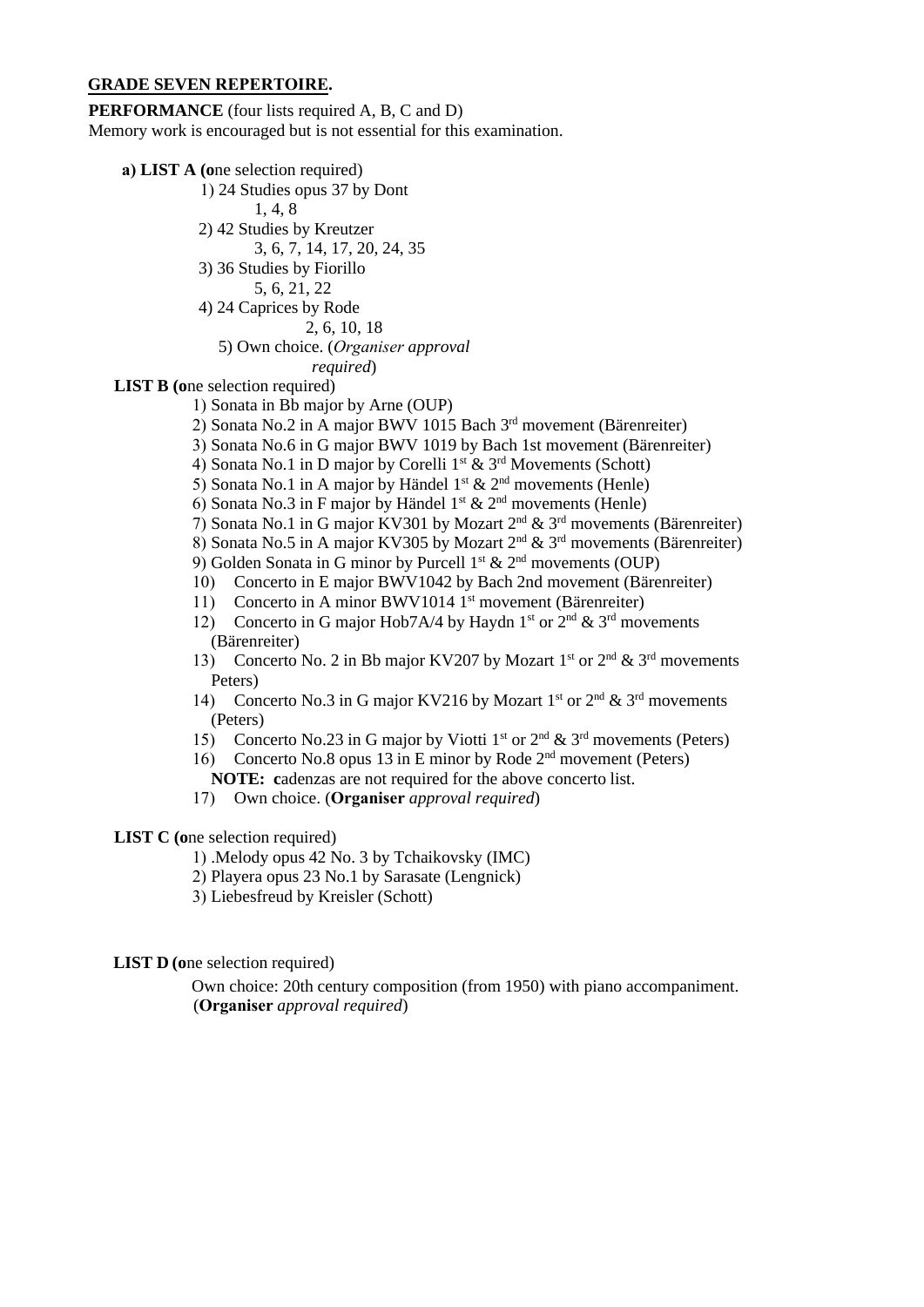| <b>Accolay, Jean-Baptiste</b>                                                                          |
|--------------------------------------------------------------------------------------------------------|
| <b>Barenreiter's Easy Concertos</b>                                                                    |
| Concerto No. 1 in A Minor                                                                              |
| Barenreiter                                                                                            |
| <b>OR</b>                                                                                              |
| Solos for Young Violinists – Selections from the Student Repertoire, Volume 3, Compiled                |
| and Edited by Violinist Barbara Barber                                                                 |
| Summy-Birchard Publication                                                                             |
| Concerto No 1 in A Minor                                                                               |
| <b>Bach, Johann Sebastian</b>                                                                          |
| Suzuki Violin School, Volume 7, Revised Edition                                                        |
| Alfred Music Publishing                                                                                |
| Concerto in A Minor, BWV 1041, 1 <sup>st</sup> Movement OR 2 <sup>nd</sup> Movement OR 3 <sup>rd</sup> |
| Movement                                                                                               |
| <b>Brahms</b> , Johannes                                                                               |
| Solos for the Violin Player - Violin and Piano, edited by Josef Gingold                                |
| G. Schirmer Edition                                                                                    |
| Hungarian Dance No. 2                                                                                  |
| <b>Eccoles, Henry</b>                                                                                  |
| Suzuki Violin School, Volume 8, Revised Edition                                                        |
| Alfred Music Publishing                                                                                |
| Sonata No. 11 in G Minor $-Largo$ and Corrente                                                         |
| Haydn, Franz Joseph                                                                                    |
| Concerto No 2 in G Major, Hob VIIa:4 for Violin and Piano - edited by Günter Thomas and                |
| Heinz Lohmann                                                                                          |
| G. Henle Verlag                                                                                        |
| Concerto No. 2 in G Major, Hob VIIa:4                                                                  |
| <b>Hovhaness, Alan</b>                                                                                 |
| Oror (Lullaby), Op 1 for Violin and Piano Edition Peters                                               |
| Oror (Lullaby), Op 1 for Violin and Piano                                                              |
| Paradis, Maria Theresia von                                                                            |
| Solos for Young Violinists - Selections from the Student Repertoire, Volume 6, Compiled                |
| and Edited by Violinist Barbara Barber                                                                 |
| Summy-Birchard Publication                                                                             |
| Sicilienne                                                                                             |
| Singelée, Jean Baptiste                                                                                |
| Fantaisie Pastorale, Op.56                                                                             |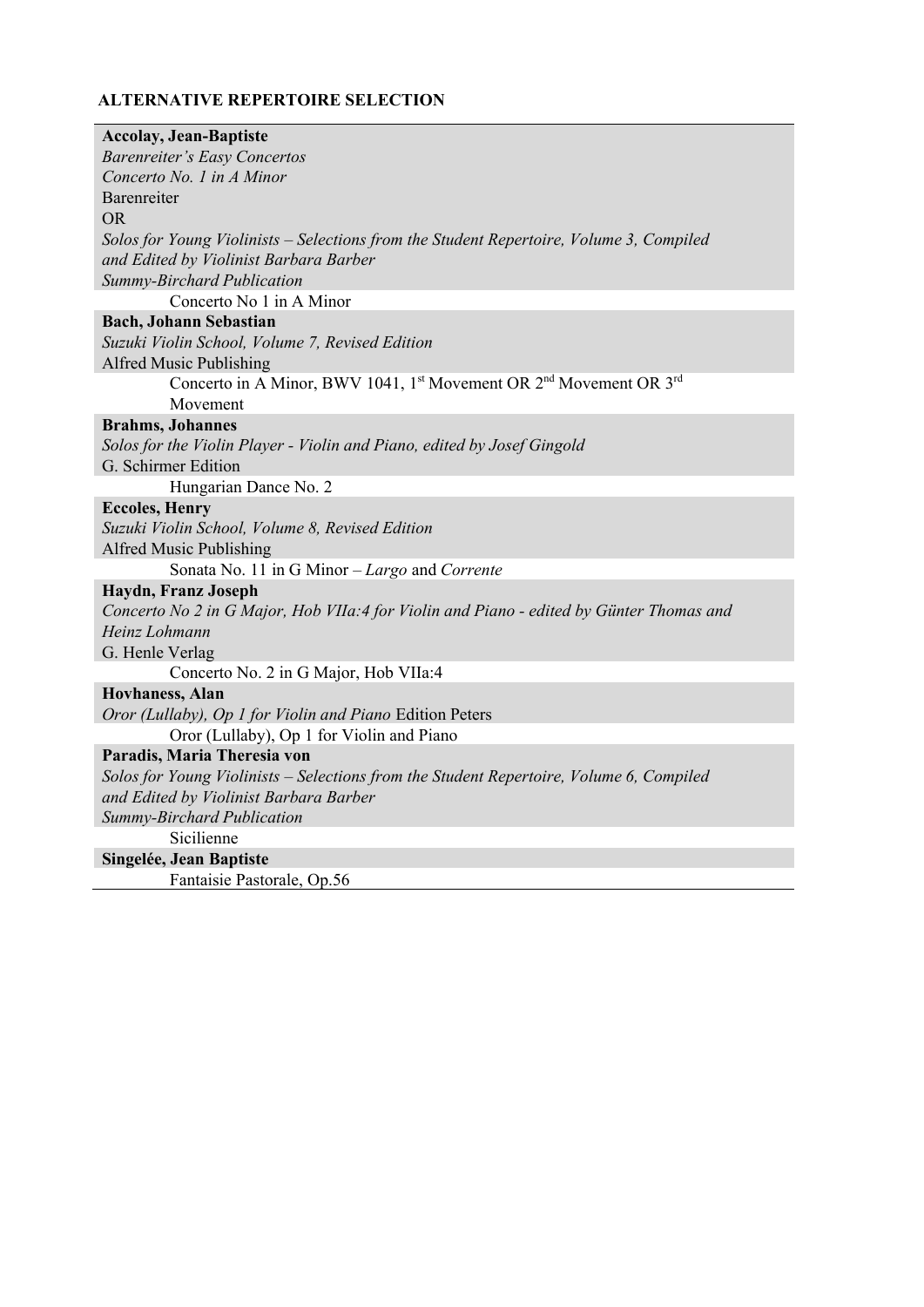#### **GRADE EIGHT REPERTOIRE.**

**PERFORMANCE** (four lists required A, B, C and D) Memory work is encouraged but is not essential in this examination.

**LIST A** (one selection required)

- 1) Forty-Two Studies by Kreutzer (Peters, Belwin)
- 7, 13, 34, 35, 38 2) Thirty-Six Studies by Fiorillo (IMC, Belwin) 9, 10, 20, 23, 26, 28, 34, 29
- 3) Twenty-Four Caprices by Rode (Peters, IMC)
	- 1, 2, 3, 4, 5, 8, 9
- 4) Twenty-four Etudes and Caprice opus 35 by Dont 2, 5, 3, 13
	- 5) Own choice. (**Organiser** *approval required*)
- **LIST B** (one selection required)
	- 1) Sonata No.2 in A major BWV 1015 by Bach 1<sup>st</sup> and 2<sup>nd</sup> movements (Bärenreiter)
	- 2) Partita No.2 in D minor BWV 1004 by Bach Allemanda and Corrente (Bärenreiter)
	- 3) Partita No.3 in E major BWV 1006 by Bach Bouree and Gigue (Bärenreiter)
	- 4) Sonatina opus 100 in G major by Dvorak 1<sup>st</sup> movement (Lengnick)
	- 5) Sonata No.1 in G major KV301by Mozart 1st movement (Bärenreiter)
	- 6) Sonata No 5 in A major KV305 by Mozart 1st movement (Bärenreiter)
	- 7) Concert Sonata opus 8 No.2 in E minor  $1<sup>st</sup>$  and  $2<sup>nd</sup>$  movements (Peters)
	- 8) Legend opus 17 by Wieniawski (Peters)
	- 9) Own choice. (**Organiser** *approval required*)

## **LIST C** (one selection required)

- 1) Concerto No. 2 in E major BWV 1042 by Bach 1st movements (Bärenreiter)
- 2) Concerto in C major Hob7A/1 by Haydn  $1<sup>st</sup>$  movement (Peters)
	- . 3) Concerto in E minor opus 64 by Mendelssohn 2nd movement (Peters)
	- 4) Concerto No. 5 in A major KV219 by Mozart 1<sup>st</sup> movement (Peters)
	- 5) Concerto No. 4 in D major KV218 1st movement (Schott Urtext)
	- 6) Concerto opus 9 No. 7 in A minor by Rode  $1<sup>st</sup>$  movement (IMC)
	- 7) Concerto No.22 in A minor by Viotti 1 st movement (Schott)
	- **NOTE: n**o cadenzas are required for the above list!
	- 8) Own choice. (**Organiser** *approval required*)

# **d) LIST D** (one selection required)

- 1) Three Fantastic Dances No.2 or No.3 by Shostakovich (B & H)
- 2) Aus der Heimat by Smetana 1<sup>st</sup> movement (Peters)
- 3) La Fille aux Cheveaux de Lin by Debussy (Durand)
- 4) La plus que lente by Debussy (Durand)
- 5) Piece en forme d'Habanera by Ravel (Allans
- 6) Six Solos by Leonard No.1 or No.2 (Billaudot)
- 7) Spanish Dance by Granados/Kreisler (Schott)
- 8) Own choice: a twentieth century composition with piano accompaniment.(**Organiser** *approval required)*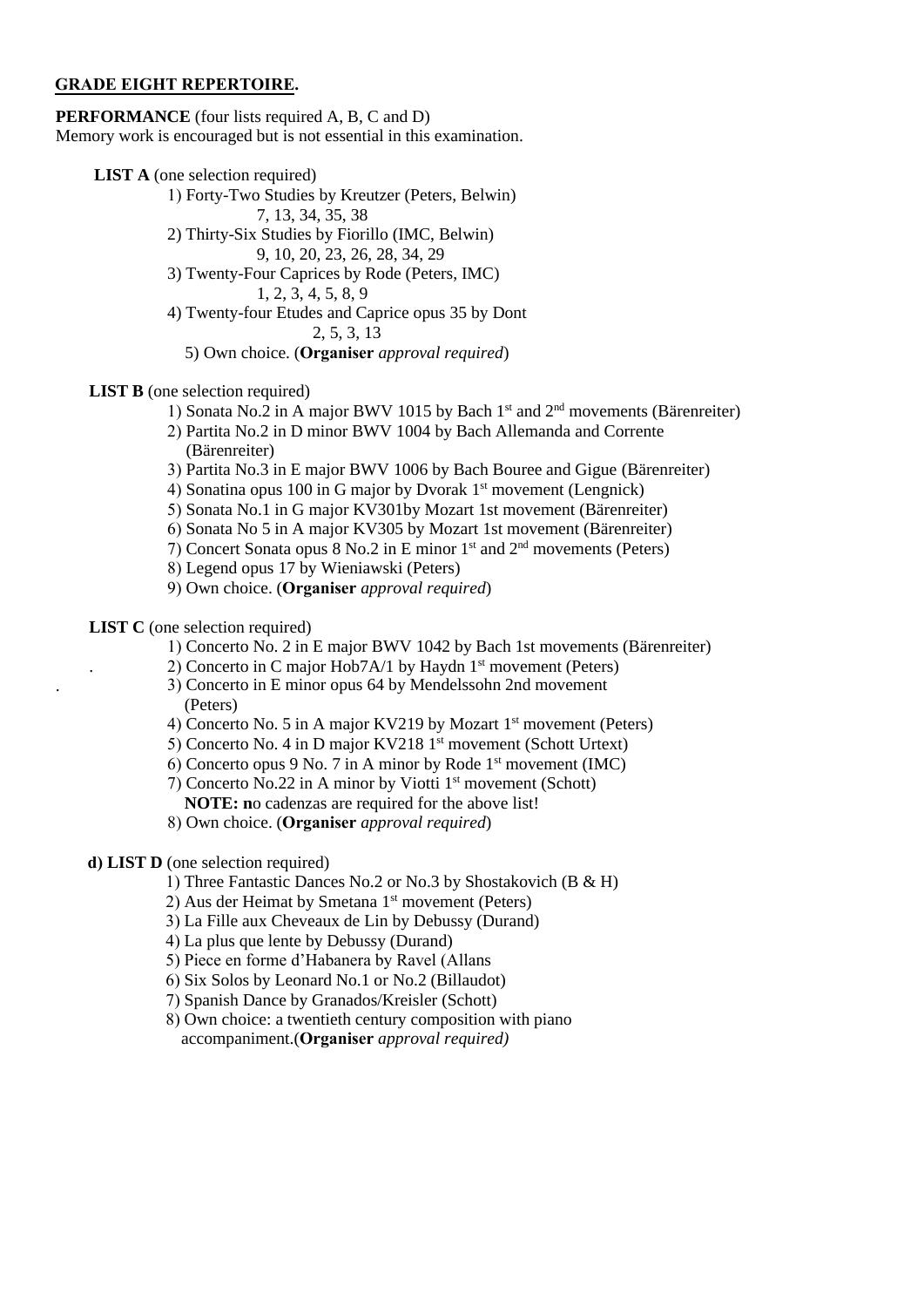| Beethoven, Ludwig van                                                                                                                |
|--------------------------------------------------------------------------------------------------------------------------------------|
| Romances in F major and G major for Violin and Orchestra, Op 50 and Op 40, edited by                                                 |
| Detlef Hahn                                                                                                                          |
| Bärenreiter                                                                                                                          |
| Romance in F Major, Op. 50                                                                                                           |
| <b>Gluck, Christoph Willibald</b>                                                                                                    |
| The Fritz Kreisler Collection, Volume 1 for Violin and Piano Edited by Eric Wen<br>Carl Fischer                                      |
| <b>OR</b>                                                                                                                            |
| Solos for Young Violinists – Selections from the Student Repertoire, Volume 4, Compiled                                              |
| and Edited by Violinist Barbara Barber                                                                                               |
| Summy-Birchard Publication                                                                                                           |
| Melodie from Orfeo and Euridice (transcribed by Kreisler)                                                                            |
| Handel, George Frideric                                                                                                              |
| Suzuki Violin School, Volume 6, Revised Edition                                                                                      |
| Alfred Music Publishing                                                                                                              |
| Sonata No. 4 in D Major, HWV 371, 1 <sup>ST</sup> Movement and 2 <sup>nd</sup> Movement                                              |
| Suzuki Violin School, Volume 7, Revised Edition                                                                                      |
| Alfred Music Publishing                                                                                                              |
| Sonata in A Major, HWV 361, $1^{ST}$ Movement and $2^{nd}$ Movement                                                                  |
| Kreisler, Fritz                                                                                                                      |
| The Fritz Kreisler Collection, Volume 1 for Violin and Piano Edited by Eric Wen                                                      |
| Carl Fischer                                                                                                                         |
| Rondino on a Theme by Beethoven                                                                                                      |
| Chauson Louis XIII and Pavane in the Style of Couperin                                                                               |
| Sicilienne and Rigaudon in the Style of Francoeur<br>The Fritz Kreisler Collection, Volume 2 for Violin and Piano Edited by Eric Wen |
| Carl Fischer                                                                                                                         |
| Tempo di Mineutto in the Style of Pugnani                                                                                            |
| <b>Massenet, Jules</b>                                                                                                               |
| Solos for Young Violinists – Selections from the Student Repertoire, Volume 5, Compiled                                              |
| and Edited by Violinist Barbara Barber                                                                                               |
| Summy-Birchard Publication                                                                                                           |
| Meditation from Thaïs                                                                                                                |
| <b>Monti, Vittorio</b>                                                                                                               |
| Solos for Young Violinists – Selections from the Student Repertoire, Volume 5, Compiled                                              |
| and Edited by Violinist Barbara Barber                                                                                               |
| Summy-Birchard Publication                                                                                                           |
| Czardas                                                                                                                              |
| Ten-Have, William                                                                                                                    |
| Solos for Young Violinists – Selections from the Student Repertoire, Volume 4, Compiled                                              |
| and Edited by Violinist Barbara Barber                                                                                               |
| Summy-Birchard Publication                                                                                                           |
| Allegro Brilliant, Op. 19                                                                                                            |
| Veracini, Francesco Maria<br>Suzuki Violin School, Volume 8, Revised Edition                                                         |
| Alfred Music Publishing                                                                                                              |
| Sonata in E minor, 1 <sup>ST</sup> Movement and 2 <sup>nd</sup> Movement                                                             |
| Viotti, Giovanni                                                                                                                     |
| Concerto No 23 in G Major for Violin and Piano Edited by Gingold                                                                     |
| <b>International Music Company</b>                                                                                                   |
| Concerto No. 23 in G Major for Violin and Piano                                                                                      |
|                                                                                                                                      |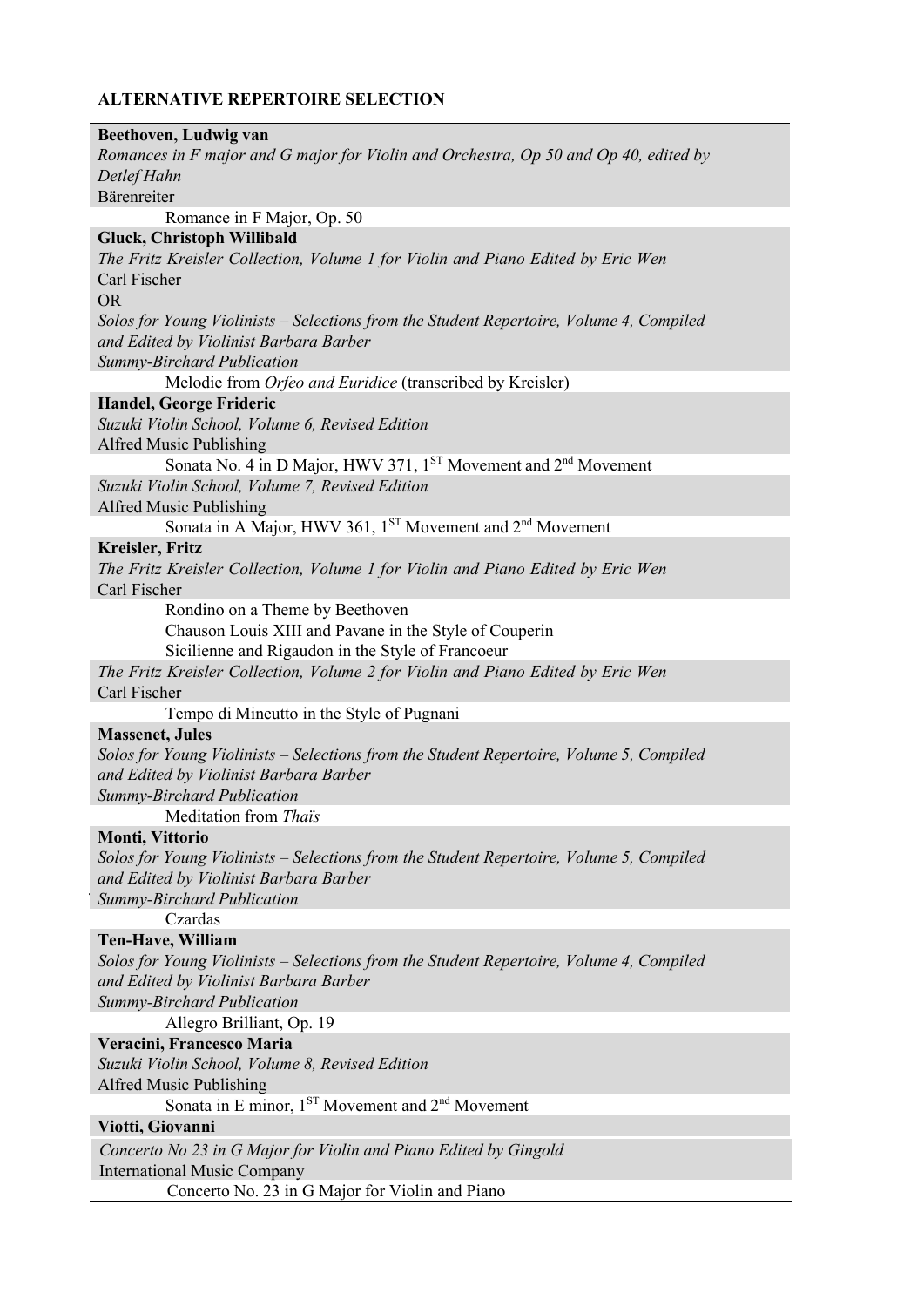### **DIPLOMA REPERTOIRE.**

**LIST A (o**ne selection required)

a) Sonata No.1 in B minor BWV 1014 (3rd & 4th movements) by J.S. Bach Bärenreiter<br>b) Sonata No.6 in G maior. BWV 1019 (4th & 5<sup>th</sup> movements) by J. S. Bach Bärenreiter b) Sonata No.6 in G major. BWV 1019 (4th  $\&$  5<sup>th</sup> movements) by J. S. Bach Bärenr<br>c) Sonata opus 12 No.1 in D major (3rd movement) by Ludwig van Beethoven Henle c) Sonata opus  $12$  No.1 in D major (3rd movement) by Ludwig van Beethoven d) Sonata opus 12 No.2 in A major (3rd movement) by Ludwig van Beethoven Henle e) Sonata in C minor opus 45 (3rd movement) by Edward Grieg Peters f) Sonata in Bb major KV 454 (1st  $\&$  2nd movements) by W. A. Mozart Bärenreiter g) Sonata in Eb major KV 481 (1st movement) by W. A. Mozart Bärenreiter<br>
h) Sonata in A major opus 162 D.574 (1st movement) by Franz Schubert MC h) Sonata in A major opus 162 D.574 (1st movement) by Franz Schubert IMC<br>i) Sonata opus 1 No.10 in G minor (2nd & 3rd movements) by Giuseppe Tartini Carisch i) Sonata opus 1 No.10 in G minor (2nd  $\&$  3rd movements) by Giuseppe Tartini j) Concert Sonata opus 8 No.2 in E minor (last movement) by F. M. Veracini Peters k) Own choice. (Guild approval required) **LIST B (o**ne selection required) a) Concerto No 1 opus 26 (1st and 2nd movements) by Max Bruch Peters<br>b) Concerto No 7 in G major by Charles de Beriot .<br>Concert by Charles de Ber

| b) Concerto No 7 in G major by Charles de Beriot                              | Peters      |
|-------------------------------------------------------------------------------|-------------|
| c) Concerto No 4 in D major. KV218 (2nd and 3rd movements) by W. A. Mozart    | Schott      |
| d) Concerto No 5 in A major. KV219 (2nd and 3rd movements) by W. A. Mozart    | Bärenreiter |
| e) Concerto opus 64 in E minor (1st and 2nd movements) by Felix Mendelssohn   | Peters      |
| f) Concerto opus 48 in G minor (1st and 2nd movements) by Dmitry Kabalewski   | Sikorski    |
| g) Concerto No.7 opus 9 in A minor (1st movement) by Pierre Rode              | Peters      |
| h) Concerto No 9 in A minor (2nd & 3rd movements) by Charles de Beriot        | Fischer     |
| i) Concerto No 22 in A minor (1st $\&$ 2nd movements Giovanni Battista Viotti | Fischer     |
|                                                                               |             |

j) Own choice. (Guild approval required)

**LIST C (o**ne selection require)

| a) Prelude No 5 or 6 (from 10 Preludes) by Dmitry Shostakovich              | <b>Boosey</b> |
|-----------------------------------------------------------------------------|---------------|
| b) Hungarian Dances (any one) by Johannes Brahms arranged by Joseph Joachim | Lengnick      |
| c) Malaguena opus 21 No.1 by Pablo Sarasate                                 | IMC           |
| d) Romance in F opus 11 by Antonin Dvorak                                   | Lengnick      |
| e) Romanza Andaluza opus 22 No.1 by Pablo de Sarasate                       | IMC.          |
| f) Sicilienne and Rigaudon by Fritz Kreisler                                | Schott        |
| g) Spanish Dances opus 23 No.1 or No.6 by Pablo de Sarasate                 | Lengnick      |
| h) Swedish Dances No.5 or No.6 by Max Bruch                                 | Peters        |
| i) Own choice: one twentieth century composition (post 1950) with piano     |               |

accompaniment**.**(Guild approval required)

**LIST D** (one selection required)

| a) Partita No.1 BWV 1002 in B minor Allemanda & Double by J. S. Bach    | Bärenreiter |
|-------------------------------------------------------------------------|-------------|
| b) Partita No.2 BWV 1004 in D minor Sarabanda and Giga by J. S. Bach    | Bärenreiter |
| c) Partita No.3 BWV 1006 in E major. Preludio & Loure by J. S. Bach     | Bärenreiter |
| d) Sonata No.1 BWV 1001 in G minor Siciliana and Presto by J. S. Bach   | Bärenreiter |
| e) Sonata No.2 BWV 1003 in A minor Andante & Allegro by J. S. Bach      | Bärenreiter |
| f) Sonata No.3 BWV 1005 in C major Largo & Allegro assai by J. S. Bach  | Bärenreiter |
| g) Own choice: one unaccompanied composition. (Guild approval required) |             |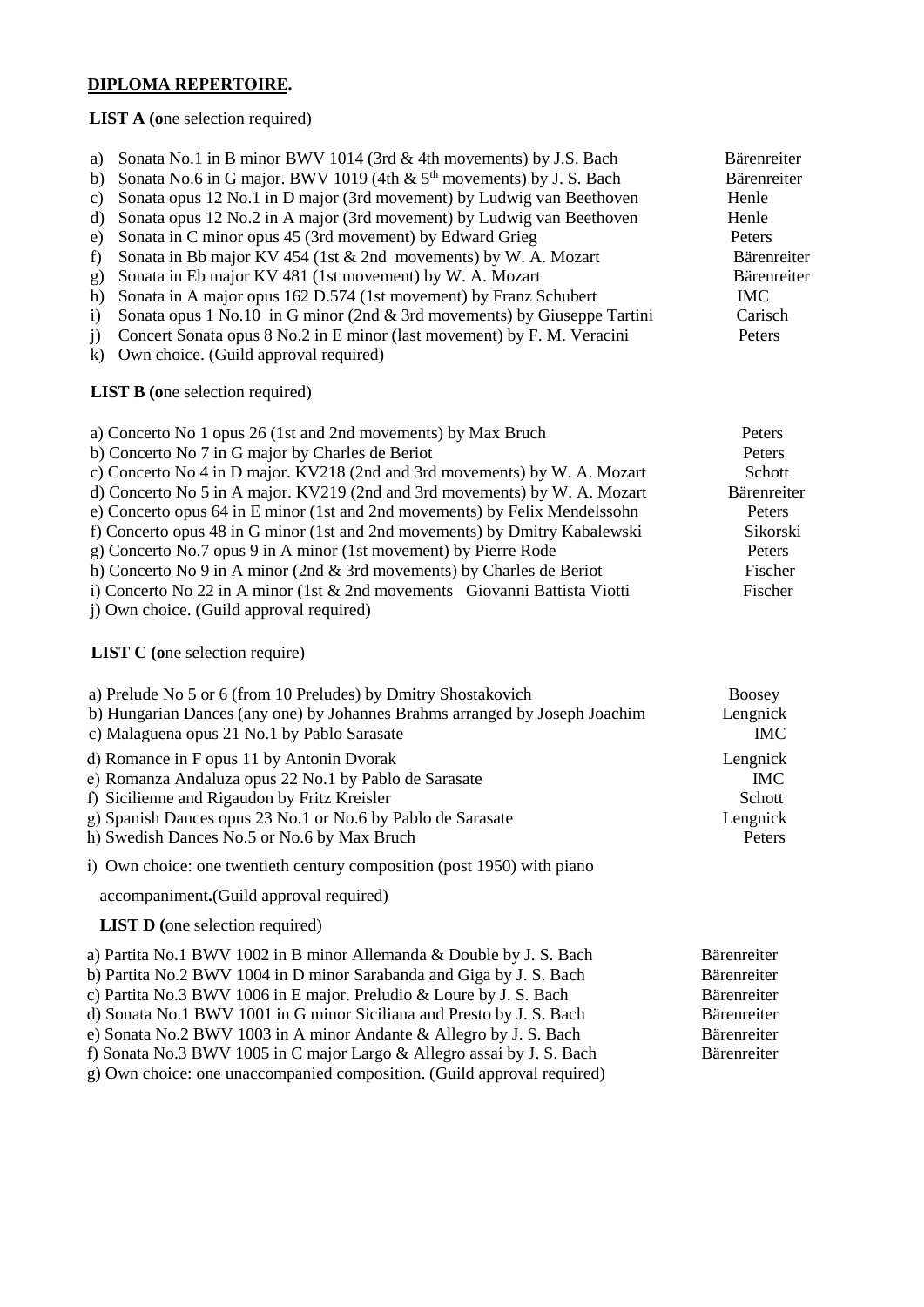#### **Achron, Joseph**

*New Favorite Encore Folio for Violin and Piano, Arranged by Jascha Heifetz*  Carl Fischer Edition Hebrew Melody, Op. 33

**Bach, Johann Sebastian** 

*Violin Concerto No 2 in E Major, BWV 1042 for Violin and Piano*  Barenreiter

Violin Concerto No. 2 in E Major, BWV 1042

## **Bartok, Bela**

*Roumanian Folk Dances for Violin and Piano*  Boosey & Hawkes Edition OR *Solos for Young Violinists – Selections from the Student Repertoire, Volume 6, Compiled and Edited by Violinist Barbara Barber Summy-Birchard Publication* Roumanian Folk Dances

#### **de Bériot, Charles**

*Solos for Young Violinists – Selections from the Student Repertoire, Volume 6, Compiled and Edited by Violinist Barbara Barber Summy-Birchard Publication*

Scène de Ballet, Op. 100

### **Corelli, Arcangelo**

*12 Sonatas, Op . 5, Volume 1, Nos. 1-6, for Violin and Piano, Arranged by Jensen* International Music Company *12 Sonatas, Op . 5, Volume 2, Nos. 7-12, for Violin and Piano, Arranged by Jensen* International Music Company \*Pick any one sonata

#### **Dvorák, Antonín**

*Sonatina in G Major, Op. 100, for Violin and Piano, edited by Kurt Guntner (Urtext Edition)*  G. Henle Verlag

Sonatina G Major, Op. 100

*Four Romantic Pieces, Op. 75, for Violin and Piano, edited by Kurt Guntner (Urtext Edition)*  G. Henle Verlag

Four Romantic Pieces

### **Haydn, Franz Joseph**

*Concerto No. 1 in C Major, Hob VIIa:1, for Violin and Piano, edited by Günter Thomas and Heinz Lohmann (Urtext Edition)* 

G. Henle Verlag

Concerto No. 1 in C Major, Hob VIIa:1

#### **Hubay, Jenö**

*Hejre Kati (Scènes de la Csárda), Op 32, No. 4, for Violin and Piano, edited by Gustav Saenger* 

Carl Fischer Edition

Hejre Kati (Scènes de la Csárda), Op 32, No. 4